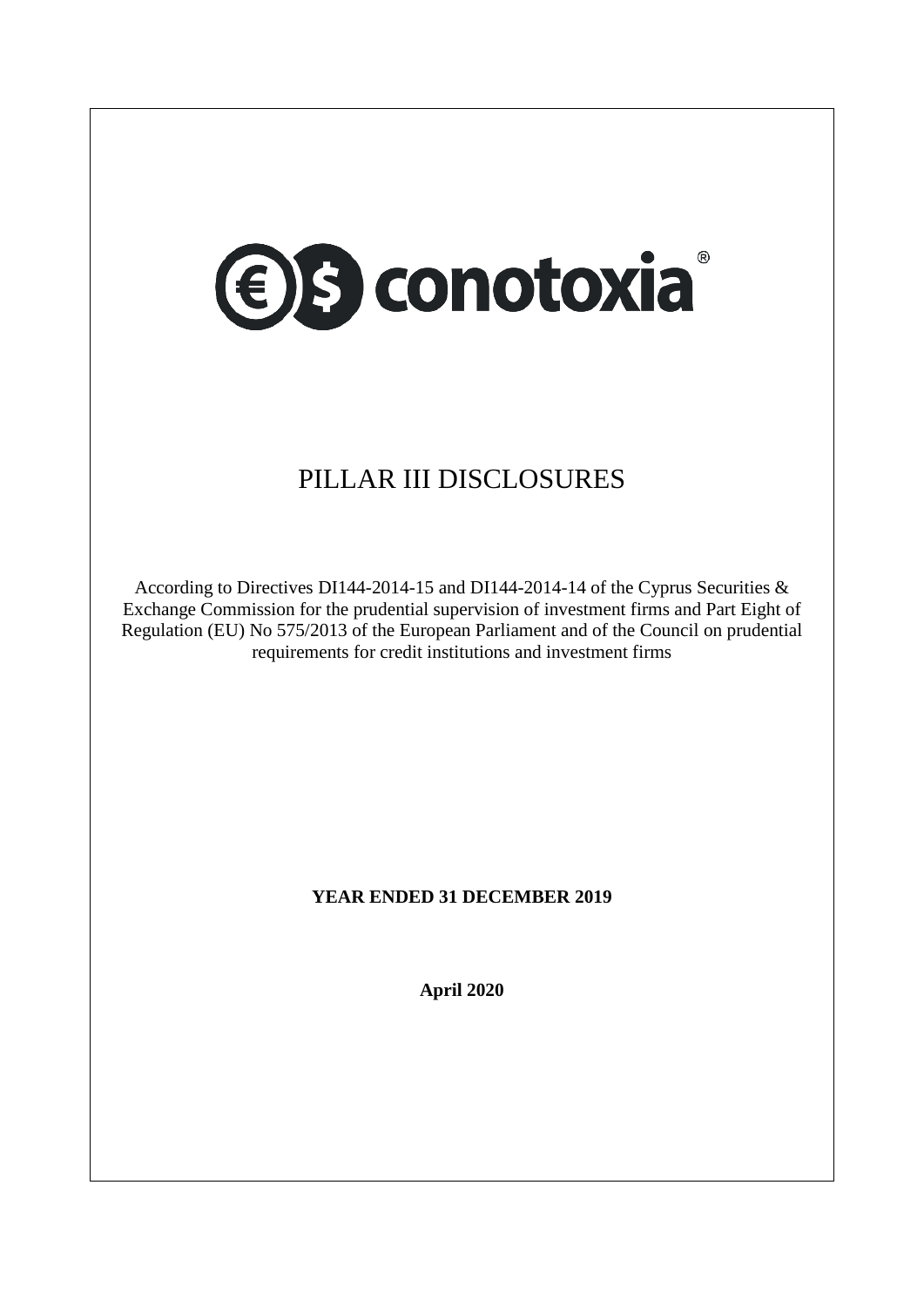## *<u>●</u>S* conotoxia®

### **CONTENTS**

| 1.3.2. Disclosure Policy: Basis and Frequency of Disclosure / Location and verification  9 |  |
|--------------------------------------------------------------------------------------------|--|
|                                                                                            |  |
|                                                                                            |  |
|                                                                                            |  |
|                                                                                            |  |
|                                                                                            |  |
|                                                                                            |  |
|                                                                                            |  |
|                                                                                            |  |
|                                                                                            |  |
|                                                                                            |  |
|                                                                                            |  |
|                                                                                            |  |
|                                                                                            |  |
| 3.2. Main features of Common Equity Tier 1, Additional Tier 1 and Tier 2 instruments 18    |  |
|                                                                                            |  |
|                                                                                            |  |
|                                                                                            |  |
| 4.2.                                                                                       |  |
|                                                                                            |  |
|                                                                                            |  |
|                                                                                            |  |
|                                                                                            |  |
| 5.1.3. Credit Risk – Risk Weighted Assets by Geographical distribution of the exposure     |  |
|                                                                                            |  |
|                                                                                            |  |
|                                                                                            |  |
|                                                                                            |  |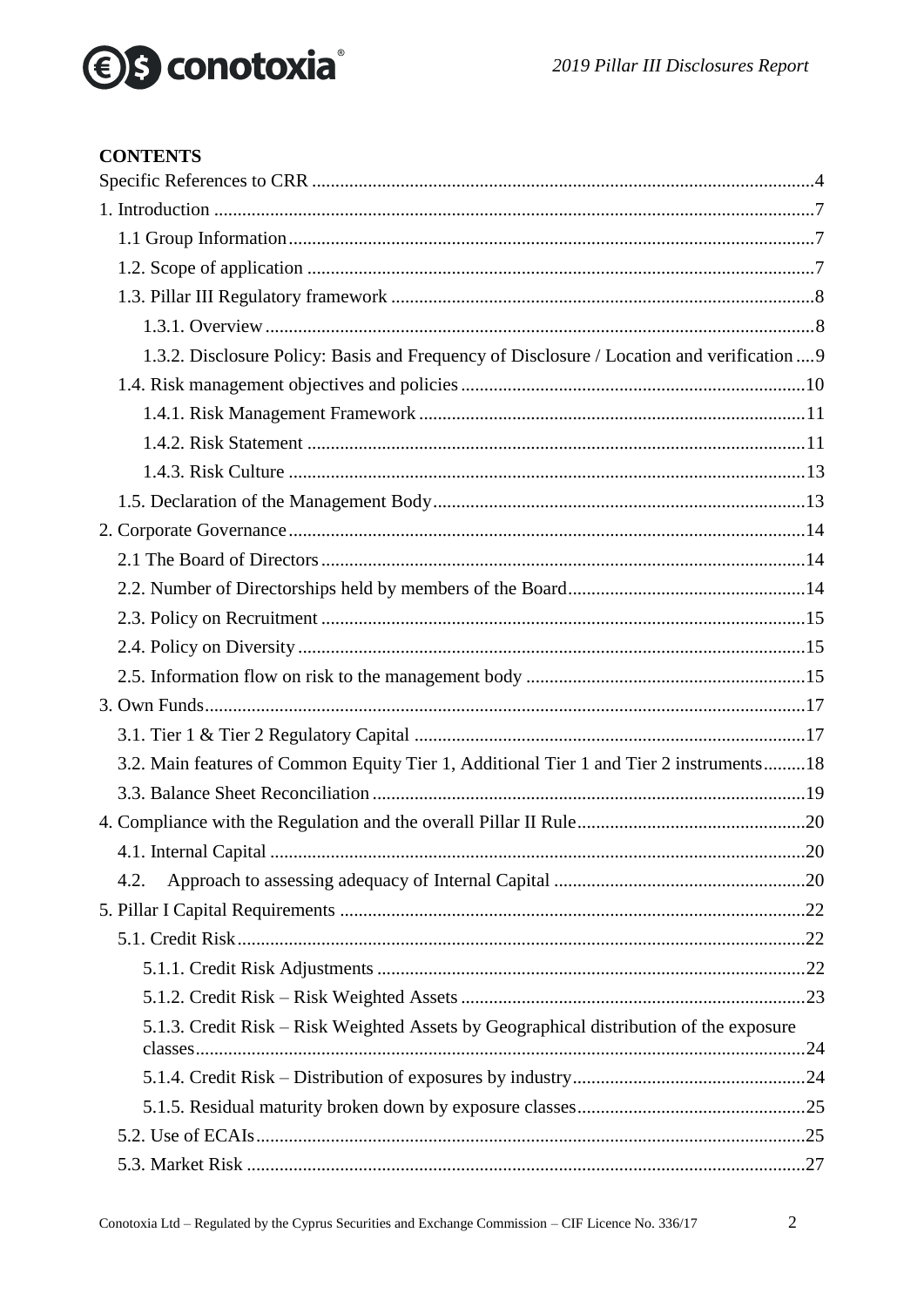# *<u>●</u>S* conotoxia®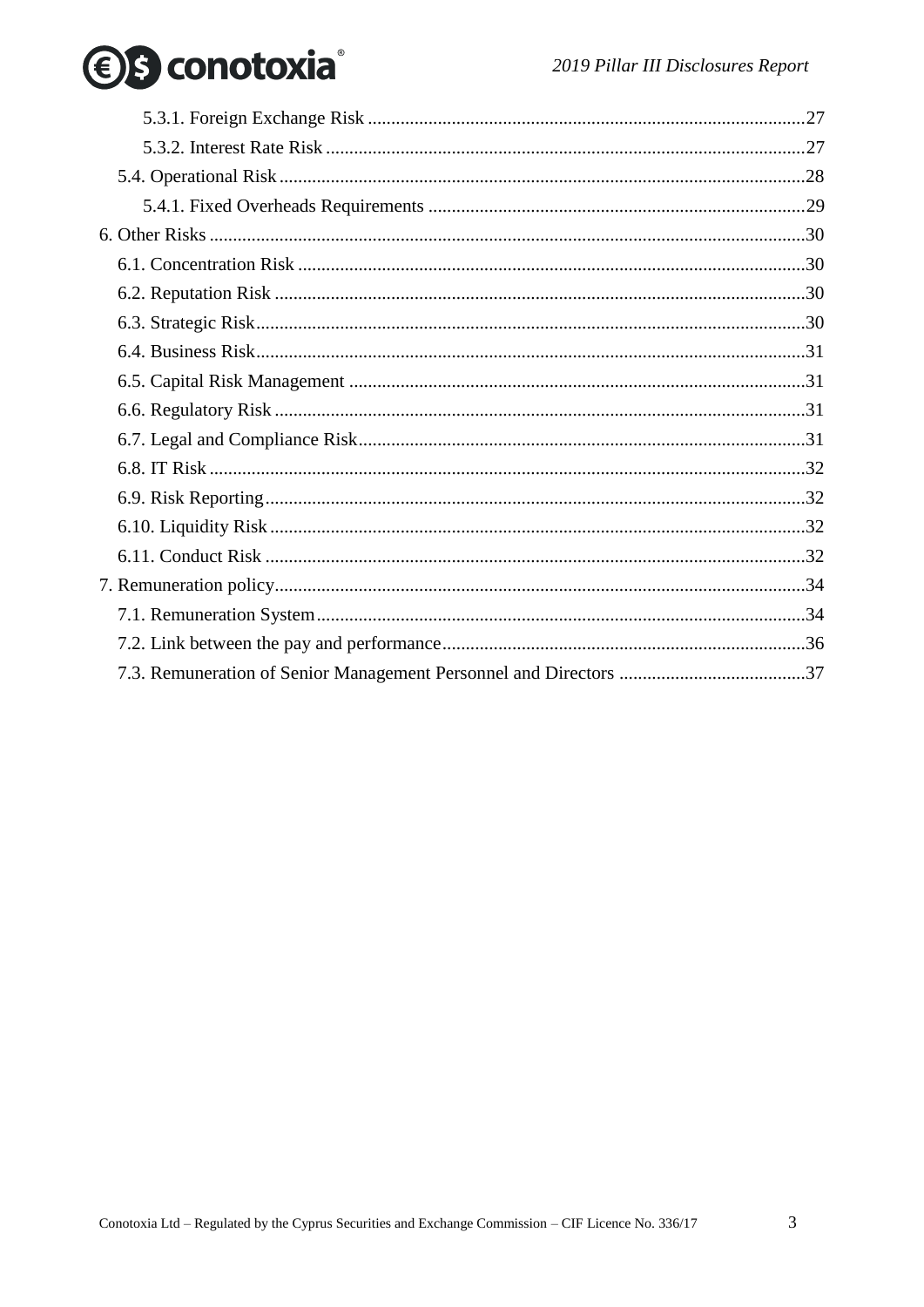## *<u>●</u>S* conotoxia

## <span id="page-3-0"></span>**SPECIFIC REFERENCES TO CRR**

|                                | Scope of disclosure requirements                                                                                                                                               | <b>Section</b>                                                                                      |
|--------------------------------|--------------------------------------------------------------------------------------------------------------------------------------------------------------------------------|-----------------------------------------------------------------------------------------------------|
| 431(1)                         | Requirement to publish Pillar III disclosures                                                                                                                                  | <u>1.2</u>                                                                                          |
| 431(2)                         | Disclosures regarding operational risk.                                                                                                                                        | 5.4                                                                                                 |
| 431(3)                         | Institution shall adopt a formal policy to comply with the<br>disclosures and have policies for assessing their<br>appropriateness, including their verification and frequency | 1.3.2                                                                                               |
|                                | Non - material, proprietary or confidential information                                                                                                                        |                                                                                                     |
| 432                            | The policy on diversity with regard to selection of<br>members of the management body<br>Own Funds                                                                             | 2.4<br>$\overline{3}$                                                                               |
|                                | Remuneration policy                                                                                                                                                            | $\overline{1}$                                                                                      |
| <b>Frequency of disclosure</b> |                                                                                                                                                                                |                                                                                                     |
| 433                            | Disclosures must be published at least on an annual basis,<br>in conjunction with the date of publication of the financial<br>statements                                       | 1.3.2                                                                                               |
| <b>Means of disclosure</b>     |                                                                                                                                                                                |                                                                                                     |
| 434(1)                         | Determine the appropriate medium, location and means to<br>publish the disclosures, preferably all disclosures in one<br>medium                                                | 1.3.2                                                                                               |
| 434(2)                         | Equivalent disclosures made under accounting, listing or<br>other requirements may be deemed to constitute<br>compliance with Pillar III                                       | Cross-<br>references to<br>accounting<br>and other<br>disclosures are<br>indicated in<br>the Report |
|                                | Risk management objectives and policies                                                                                                                                        |                                                                                                     |
| 435(1)                         | Disclosure of risk management objectives and policies for<br>each category of risk including                                                                                   | <u>1.4</u>                                                                                          |
| 435(1)(a)                      | strategies and processes                                                                                                                                                       | 1.4.1                                                                                               |
| 435(1)(b)                      | the structure and organisational structure of the relevant<br>risk management function                                                                                         | <u>1.4.1</u>                                                                                        |
| 435(1)(c)                      | the scope and nature of risk reporting and measurement<br>systems                                                                                                              | 1.4.1                                                                                               |
| 435(1)(e)                      | Declaration approved by the management body on the<br>adequacy of risk management arrangements                                                                                 | 1.5                                                                                                 |
| 435(1)(f)                      | Concise risk statement approved by the management body                                                                                                                         | 1.4.2                                                                                               |
| 435(2)                         | Disclosure at least annually, regarding governance<br>arrangements.                                                                                                            | 2.1                                                                                                 |
| 435(2)(a)                      | Number of directorships held by members of the<br>management body                                                                                                              | 2.2                                                                                                 |
| 435(2)(b)                      | Recruitment policy for the selection of members of the<br>management body and their actual knowledge, skills and<br>expertise                                                  | 2.3                                                                                                 |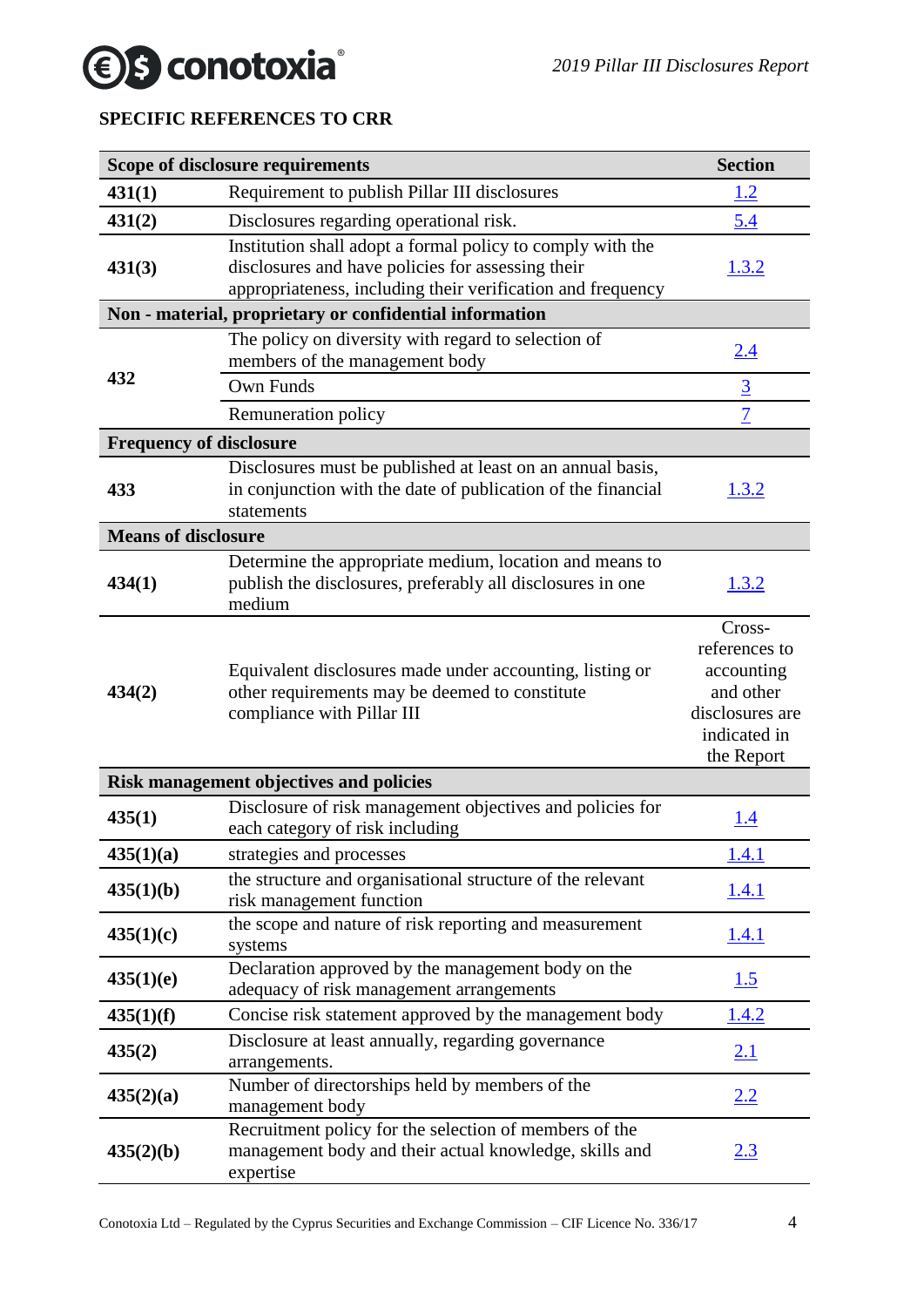## *2019 Pillar III Disclosures Report*

|  | <b><i><b>€</b>S</i></b> conotoxia |
|--|-----------------------------------|
|--|-----------------------------------|

| 435(2)(c)                      | Policy on diversity of management body, its objectives and<br>targets and the extent to which these have been achieved       | 2.4          |  |  |
|--------------------------------|------------------------------------------------------------------------------------------------------------------------------|--------------|--|--|
|                                | Description of information flow on risk to the management                                                                    |              |  |  |
| 435(2)(e)<br>body              |                                                                                                                              | 2.5          |  |  |
| <b>Scope of application</b>    |                                                                                                                              |              |  |  |
| 436(a)                         | Name of institution.                                                                                                         | <u>1.1</u>   |  |  |
| 436(b)                         | Difference in the basis of consolidation for accounting and                                                                  |              |  |  |
|                                | prudential purposes, describing entities that are:                                                                           |              |  |  |
| 436(b)(i)                      | Fully consolidated;<br>$\bullet$                                                                                             |              |  |  |
| 436(b)(ii)                     | Proportionally consolidated;<br>$\bullet$                                                                                    | <u>1.2</u>   |  |  |
| 436(b)(iii)                    | Deducted from own funds;<br>$\bullet$                                                                                        |              |  |  |
| 436(b)(iv)                     | Neither consolidated nor deducted.                                                                                           |              |  |  |
|                                | Own Funds - Requirements regarding the own funds table                                                                       |              |  |  |
|                                | A full reconciliation of Common Equity Tier 1 items,                                                                         |              |  |  |
|                                | Additional Tier 1 items, Tier 2 items and filters and                                                                        |              |  |  |
| 437(1)(a)                      | deductions applied pursuant to Articles 32 to 35, 36, 56, 66<br>and 79 to own funds of the institution and the balance sheet | <u>3.3</u>   |  |  |
|                                | in the audited financial statements of the institution;                                                                      |              |  |  |
|                                | a description of the main features of the Common Equity                                                                      |              |  |  |
| 437(1)(b)                      | Tier 1 and Additional Tier 1 instruments and Tier 2                                                                          | 3.2          |  |  |
|                                | instruments issued by the institution                                                                                        |              |  |  |
| 437(1)(c)                      | the full terms and conditions of all Common Equity Tier 1,                                                                   | 3.2          |  |  |
|                                | Additional Tier 1 and Tier 2 instruments                                                                                     |              |  |  |
| 437(1)(d)(ii)                  | each deduction made pursuant to Articles 36, 56 and 66                                                                       | 3.1          |  |  |
| 437(1)(d)(iii)                 | items not deducted in accordance with Articles 47, 48, 56,<br>66 and 79                                                      | 3.1          |  |  |
| <b>Capital Requirements</b>    |                                                                                                                              |              |  |  |
|                                | Summary of institution's approach to assessing the                                                                           |              |  |  |
| 438(a)                         | adequacy of its internal capital                                                                                             | 4.2          |  |  |
|                                | Capital requirement amounts for credit risk for each                                                                         |              |  |  |
| 438(c)                         | Standardised approach exposure class (8% of risk-weighted                                                                    | <u>5.1</u>   |  |  |
|                                | exposure).                                                                                                                   |              |  |  |
| <b>Credit Risk Adjustments</b> |                                                                                                                              |              |  |  |
| 442(a)                         | Definitions for accounting purposes of 'past due' and<br>'impaired'.                                                         | <u>5.1.1</u> |  |  |
|                                | Approaches for determining specific and general credit risk                                                                  |              |  |  |
| 442(b)                         | adjustments.                                                                                                                 | <u>5.1.1</u> |  |  |
| 442(d)                         | Geographical distribution of exposures, broken down in                                                                       | <u>5.1.3</u> |  |  |
|                                | significant areas by material exposure classes                                                                               |              |  |  |
| 442(e)                         | The distribution of the exposures by industry or<br>counterparty type, broken down by exposure classes,                      | <u>5.1.4</u> |  |  |
|                                | including specifying exposure to SMEs                                                                                        |              |  |  |
|                                | The residual maturity breakdown of all the exposures,                                                                        |              |  |  |
| 442(f)                         | broken down by exposure classes                                                                                              | 5.1.5        |  |  |
| Use of ECAI's                  |                                                                                                                              |              |  |  |
| 444(a)                         | Names of the nominated ECAIs used in the calculation of                                                                      | <u>5.2</u>   |  |  |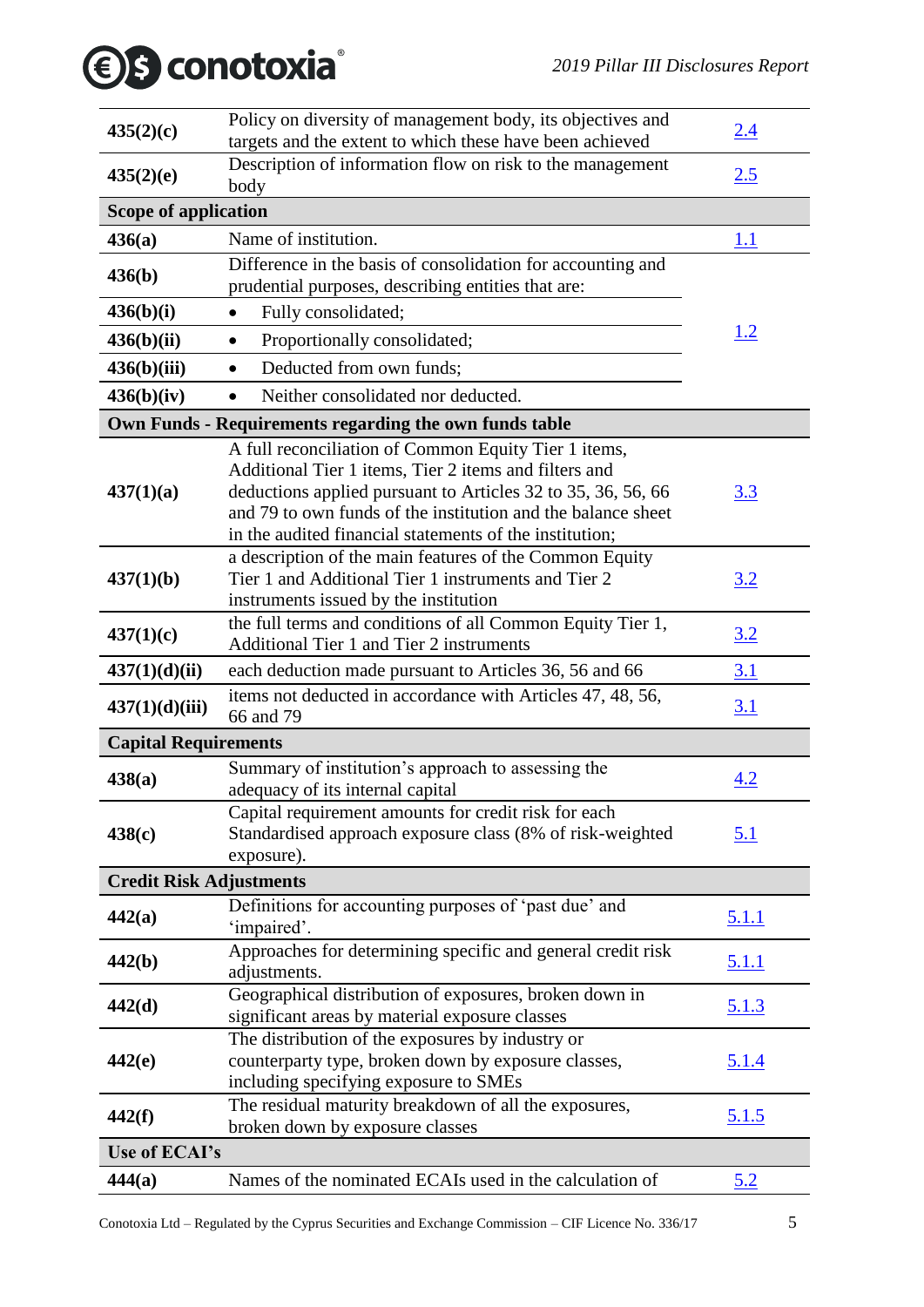|                                 | Standardised approach RWAs, and reasons for any<br>changes.                                                                                                                                                                                                                                         |                          |
|---------------------------------|-----------------------------------------------------------------------------------------------------------------------------------------------------------------------------------------------------------------------------------------------------------------------------------------------------|--------------------------|
| 444(b)                          | Exposure classes for which ECAI is used                                                                                                                                                                                                                                                             | <u>5.2</u>               |
| 444(d)                          | Mapping of external rating to credit quality steps.                                                                                                                                                                                                                                                 | 5.2                      |
| 444(e)                          | Exposure values pre- and post-credit risk mitigation, by<br>credit quality step.                                                                                                                                                                                                                    | <u>5.2</u>               |
| <b>Operational Risk</b>         |                                                                                                                                                                                                                                                                                                     |                          |
| 446                             | Disclosure of the scope of approaches used to calculate<br>operational risk, discussion of internal and external factors<br>considered in the case of advanced measurements<br>approach.                                                                                                            | <u>5.4</u>               |
| <b>Remuneration Disclosures</b> |                                                                                                                                                                                                                                                                                                     | <b>Section</b>           |
| 450                             | <b>Remuneration Policy</b>                                                                                                                                                                                                                                                                          | $\overline{\mathcal{I}}$ |
| 450(1)(a)                       | Information concerning the decision-making process used<br>for determining the remuneration policy                                                                                                                                                                                                  | $\overline{1}$           |
| 450(1)(b)                       | Information on link between pay and performance                                                                                                                                                                                                                                                     | 7.2                      |
| 450(1)(c)                       | The most important design characteristics of the<br>remuneration system                                                                                                                                                                                                                             | 7.1                      |
| 450(1)(d)                       | The ratios between fixed and variable remuneration                                                                                                                                                                                                                                                  | 7.3                      |
| 450(1)(e)                       | Information on the performance criteria on which the<br>entitlement to shares, options or variable components of<br>remuneration is based                                                                                                                                                           | 7.1                      |
| 450(1)(f)                       | The main parameters and rationale for any variable<br>component scheme and any other non-cash benefits                                                                                                                                                                                              | <u>7.1</u>               |
| 450(1)(g)                       | Aggregate quantitative information on remuneration,<br>broken down by business area                                                                                                                                                                                                                 | 7.3                      |
| 450(1)(h)(i)                    |                                                                                                                                                                                                                                                                                                     |                          |
| 450(1)(h)(ii)                   | Aggregate quantitative information on remuneration,                                                                                                                                                                                                                                                 |                          |
| 450(1)(h)(iii)                  | broken down by senior management and members of staff                                                                                                                                                                                                                                               | <u>7.3</u>               |
| 450(1)(h)(iv)                   | whose actions have a material impact on the risk profile of                                                                                                                                                                                                                                         |                          |
| 450(1)(h)(v)                    | the institution                                                                                                                                                                                                                                                                                     |                          |
| 450(1)(h)(vi)                   |                                                                                                                                                                                                                                                                                                     |                          |
| 450(1)(i)                       | The number of individuals being remunerated EUR 1<br>million or more per financial year, for remuneration<br>between EUR 1 million and EUR 5 million broken down<br>into pay bands of EUR 500.000 and for remuneration of<br>EUR 5 million and above broken down into pay bands of<br>EUR 1 million | <u>7.3</u>               |

*S* conotoxia®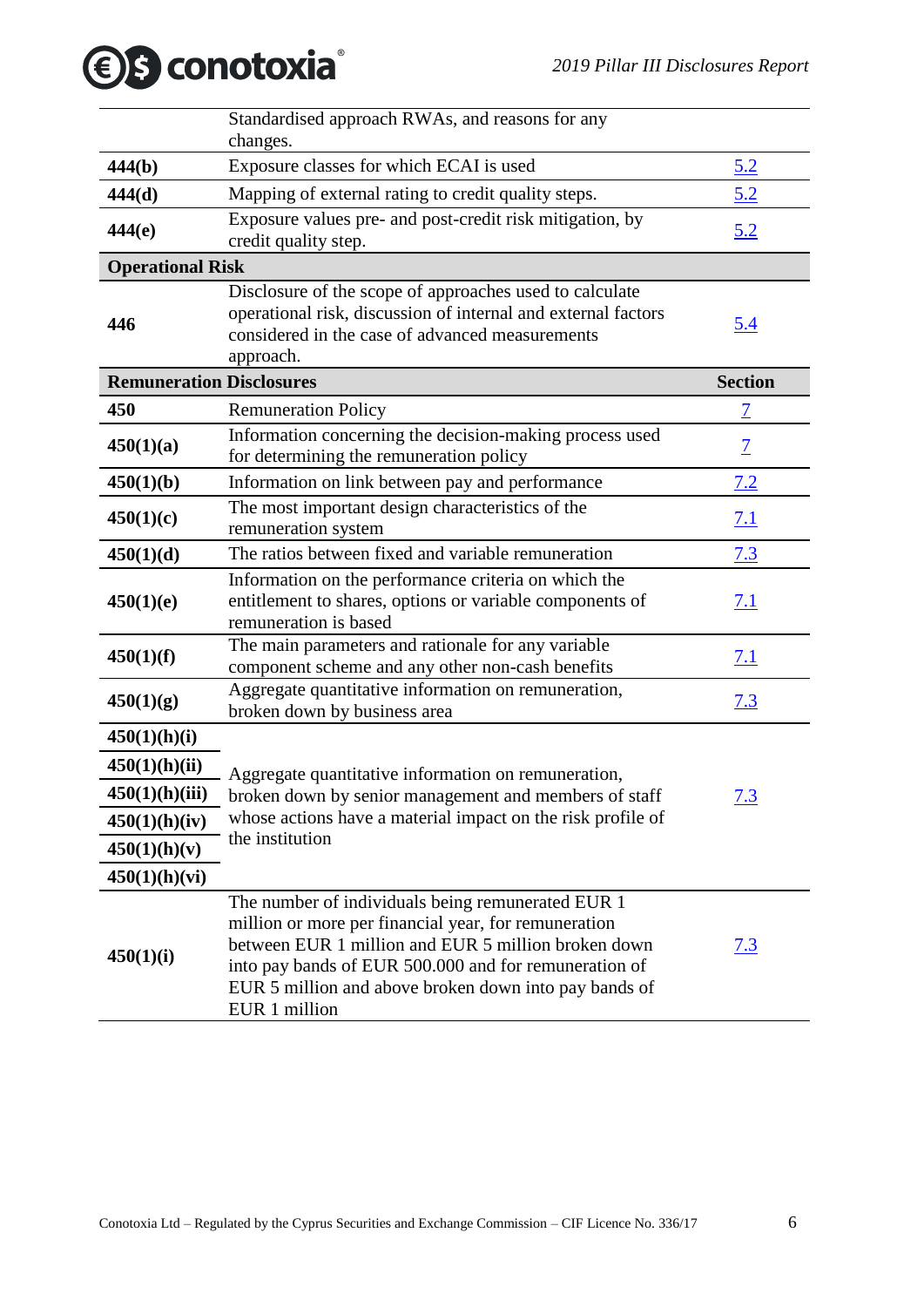

#### <span id="page-6-0"></span>**1. INTRODUCTION**

#### <span id="page-6-1"></span>**1.1 Group Information**

The purpose of this document is to disclose information in accordance with the scope of application of the Capital Requirements Directive IV (CRD IV) requirements for **Conotoxia Holding Cyprus Limited** (hereinafter, the 'Group').

The Conotoxia Holding Cyprus Limited was incorporated in the Republic of Cyprus on 9 December 2015 as a limited liability company with registration number HE349931 and it is the parent company of Conotoxia Ltd (the "Company") which was incorporated in the Republic of Cyprus on 15 January 2016 as a private limited liability company with registration number HE 351239 and it is a Cyprus Investment Firm. Conotoxia Ltd is authorized and regulated by the Cyprus Securities and Exchange Commission (CySEC) with CIF No. 336/17 on the 11 September 2017 and activated on 11 November 2017.

Moreover, pursuant to the Regulation (EU) 575/2013 (the "Regulation" or "CRR"), the Group's minimum/initial capital requirement is  $£125,000$ .

#### <span id="page-6-2"></span>**1.2. Scope of application**

The Company reviewed its Group structure as at 30 June 2019 as per CySEC's Dear CEO letter and the relevant provisions as stipulated in CySEC's Directive DI144-2014-14 & DI144-2014- 14(A) (the "Directive") and CRR and reached to the conclusion that the Group falls under consolidated supervision by CySEC. In this respect, the Group is publishing the disclosures on a consolidated basis.

Moreover, the Group submitted a declaration duly signed by the Board of Directors ("BoD" or the "Board") to CySEC stating that the parent entity is not required by the International Financial Reporting Standards ("IFRS") and/or Companies Law and/or any other legislation to prepare Consolidated Audited Financial Statements in accordance with the Circular C350 and the provisions of IFRS10. In this respect, the Report is based on the Consolidated Management Accounts for the period 31 December 2019 (unaudited) which are prepared in accordance with IFRS and the provisions of the Cyprus Company Law, Cap. 113.

The Pillar III disclosures Report (the 'Report') is prepared in accordance with the Pillar 3 disclosure requirements as laid out in Part Eight of the CRR and have as a starting point the financial information used in the Consolidated Management Accounts which are prepared in accordance with the IFRS. As the two documents serve different purposes, the reported figures illustrate differences, which lie on the differences of the fundamental concepts between the CRR and the IFRS. The regulatory exposure classes are based on different criteria from accounting asset types and are therefore not comparable on a line by line basis. Moreover, through Consolidated Management Accounts, the Group aims to provide the value of all on-balance sheet items at a given point in time, whereas regulatory exposures entail an element of risk which is taken into consideration during the calculation and determination of the said exposures.

The basis of consolidation of the Group entities for accounting and prudential purposes is presented in the Group Structure below: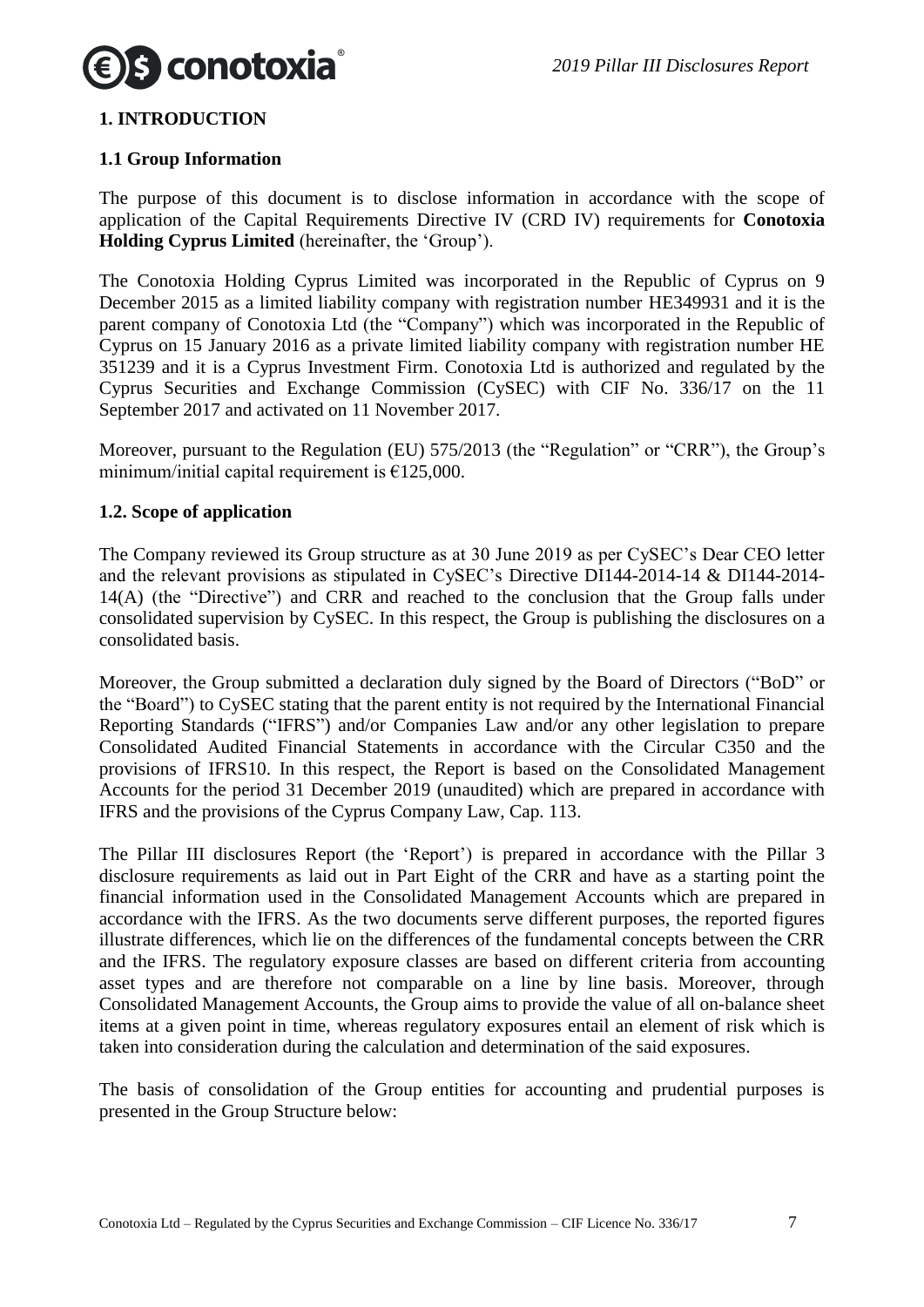



The subsidiary Company, its activities and consolidation method as at 31 December 2019 are presented in the table below.

| Table 1. Dasis of Consolidation of Group entities for regulatory purposes |                                              |                                       |                                     |  |
|---------------------------------------------------------------------------|----------------------------------------------|---------------------------------------|-------------------------------------|--|
| Name of the entity                                                        | <b>Method of accounting</b><br>consolidation | Method of regulatory<br>consolidation | <b>Description of the</b><br>entity |  |
| Conotoxia Ltd                                                             | Full consolidation                           | Full consolidation                    | <b>Investment Firm</b>              |  |

#### **Table 1: Basis of Consolidation of Group entities for regulatory purposes**

#### <span id="page-7-0"></span>**1.3. Pillar III Regulatory framework**

#### <span id="page-7-1"></span>**1.3.1. Overview**

This Report has been prepared in accordance with Section 4 (Paragraph. 32) of the Directive for the prudential supervision of investment firms which implements the Regulation and the CRD IV, as well as the relevant provisions of new Law 87(I)/2017 (hereinafter, the "Law"), as amended.

The CRR establishes the prudential requirements for capital, liquidity and leverage that entities need to abide by. Furthermore, CRR introduces significant changes in the prudential regulatory regime applicable to institutions including amended minimum capital ratios, changes to the definition of capital and the calculation or risk weighted assets and the introduction of new measures relating to leverage, liquidity and funding. Additionally, CRR is immediately binding on all EU member states. CRD IV governs access to internal governance arrangements including remuneration, Board of Directors composition and transparency.

The Regulatory framework consists of a three "Pillar" approach:

- **Pillar I** Establishes minimum capital requirements, defines eligible capital instruments, and prescribes rules for calculating RWA for credit risk, market risk and operational risk.
- **Pillar II** Requires firms and supervisors to take a view on whether a firm should hold additional capital against: risks considered under Pillar I that are not fully captured by the Pillar I process (e.g. credit concentration risk), risks not taken into account by the Pillar I process (e.g. interest rate risk in the banking book, business and strategic risk) and factors external to the firm (e.g. business cycle effects). Pillar II connects the regulatory capital requirements to the Internal Capital Adequacy Assessment Process ("ICAAP") and to the reliability of its internal control structures. The function of Pillar II is to provide communication between supervisors and institutions on a continuous basis and to evaluate how well the institutions are assessing their capital needs relative to their risks. If a deficiency arises, prompt and decisive action is taken to restore the appropriate relationship of capital to risk.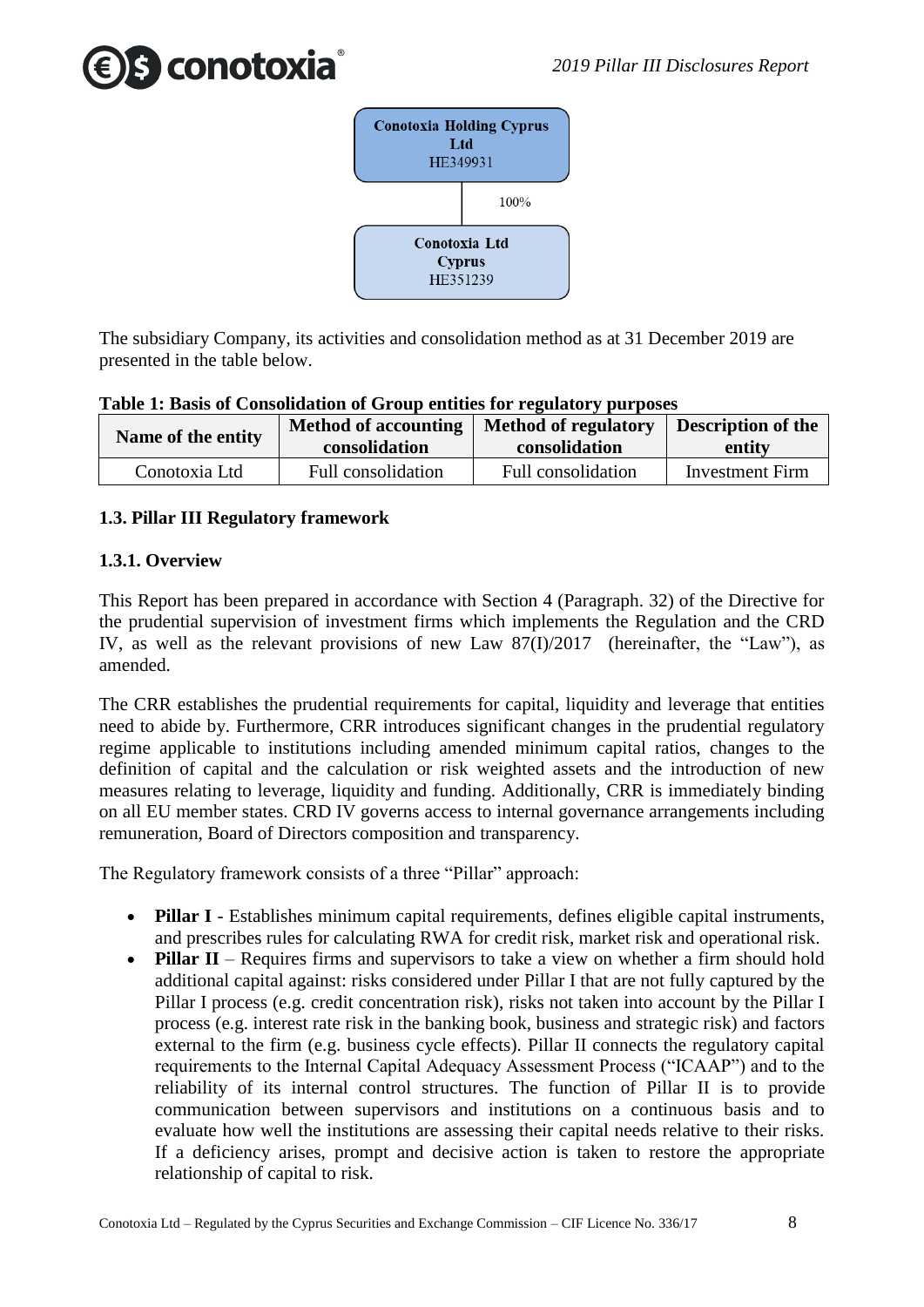

 **Pillar III** - Market Discipline requires the disclosure of information regarding the risk management policies of the Group, as well as the results of the calculations of minimum capital requirements, together with concise information as to the composition of original own funds.

#### <span id="page-8-0"></span>**1.3.2. Disclosure Policy: Basis and Frequency of Disclosure / Location and verification**

The Group has a formal policy, approved by the Board, which details its approach in complying fully with the Pillar 3 disclosure requirements as laid out in Part Eight of the CRR. According to the Directive, the risk management disclosures should be included in either the financial statements if these are published, or on their websites.

The Pillar III disclosure requirements are contained in Articles 431 to 455 of the Regulation. In addition, these disclosures must be verified by the external auditors of the Group and the Group is responsible to submit the external auditors' verification report to CySEC. The Group has included its risk management disclosures as per the Directive on its website as it does not publish its financial statements.

As per the Article 432(1) of the CRR, institutions may omit one or more disclosures, if such disclosures are not regarded as material, except for the following disclosures:

- Regarding the policy on diversity with regard to selection of members of the management body, its objectives and any relevant targets set out in that policy, and the extent to which these objectives and targets have been achieved (*Article 435 (2) (c)*of CRR).
- Own funds *(Article 437* of CRR).
- Remuneration policy *(Article 450* of CRR).

Materiality is based on the criterion that the omission or misstatement of information would be likely to change or influence the decision of a reader relying on that information for the purpose of making economic decisions. Where the Group has considered a disclosure to be immaterial, this was not included in the document.

#### **Disclosures and Confidential Information**

The Regulation also provides that institutions may omit one or more disclosures, if such disclosures are regarded as confidential or proprietary. The CRR defines proprietary as if sharing that information with the public would undermine its competitive position. It may include information on products or systems which, if shared with competitors, would render an institution's investments therein less valuable.

Information is regarded as confidential if there are obligations to customers or other counterparty relationships binding the institution to confidentiality. Under the light of the above, the Group avoided to disclose such confidential information in this report.

#### **Frequency**

The Group's policy is to publish the disclosures required on an annual basis. The frequency of disclosure will be reviewed should there be a material change in approach used for the calculation of capital, business structure or regulatory requirements.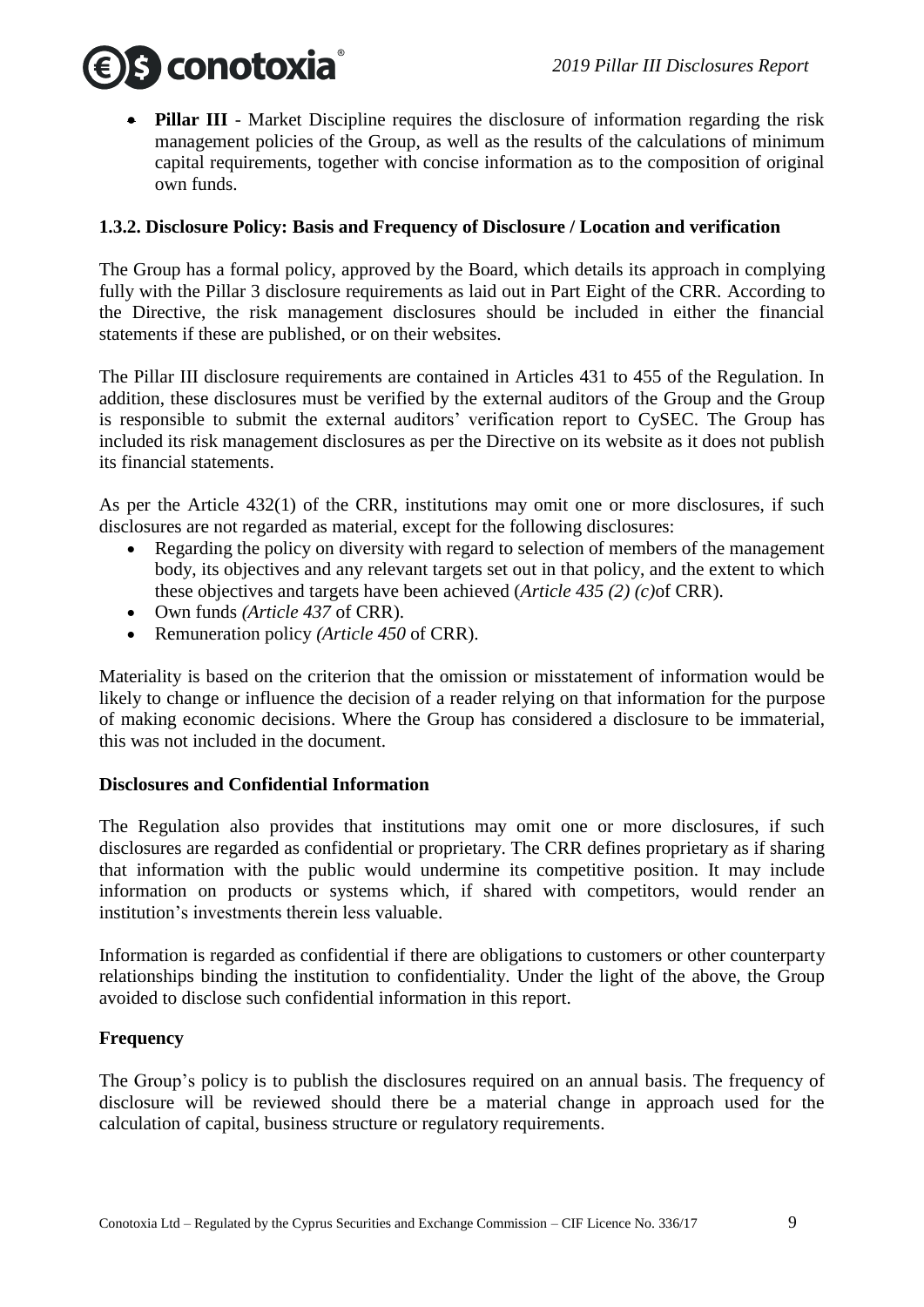

#### **Medium and location of publication**

Institutions may determine the appropriate medium, location and means of verification to comply effectively with the disclosure requirements. In this respect, the Pillar III disclosures are published on:<https://forex.conotoxia.com/> and<https://forex.cinkciarz.pl/>

#### **Verification**

The Pillar III disclosures are subject to internal review and validation prior to being submitted to the Board for approval. The Pillar III disclosures have been reviewed and approved by the Board. In addition, the Remuneration disclosures have been reviewed by the Risk Manager.

#### <span id="page-9-0"></span>**1.4. Risk management objectives and policies**

To ensure effective risk management, the Group has adopted the Three Lines of Defence model, with clearly defined roles and responsibilities.

First Line of Defence: Managers are responsible for establishing an effective control framework within their area of operation and identifying and controlling all risks so that they are operating within the organisational risk appetite and are fully compliant with policies and where appropriate defined thresholds. First Line of Defence acts as an early warning mechanism for identifying (or remedying) risks or failures.

Second Line of Defence: The Risk Management Function is responsible for proposing to the Board appropriate objectives and measures to define the risk appetite and for devising the suite of policies necessary to control the business including the overarching framework and for independently monitoring the risk profile, providing additional assurance where required. The Risk Management Function will leverage their expertise by providing frameworks, tools and techniques to assist management in meeting their responsibilities, as well as acting as a central coordinator to identify enterprise wide risks and make recommendations to address them. Integral to the mission of Second Line of Defence is identifying risk areas, detecting situations/activities, in need of monitoring and developing policies to formalise risk assessment, mitigation and monitoring.

Third Line of Defence: Comprises by the Internal Audit Function which is responsible for providing assurance to the Board on the adequacy of design and operational effectiveness of the systems of internal controls. Internal Audit undertakes on-site inspections/visits to ensure that the responsibilities of each Function are discharged properly (i.e. soundly, honestly and professionally) as well as reviews the relevant policies and procedures. Internal Audit works closely with both the First and Second Lines of Defence to ensure that its findings and recommendations are taken into consideration and followed, as applicable.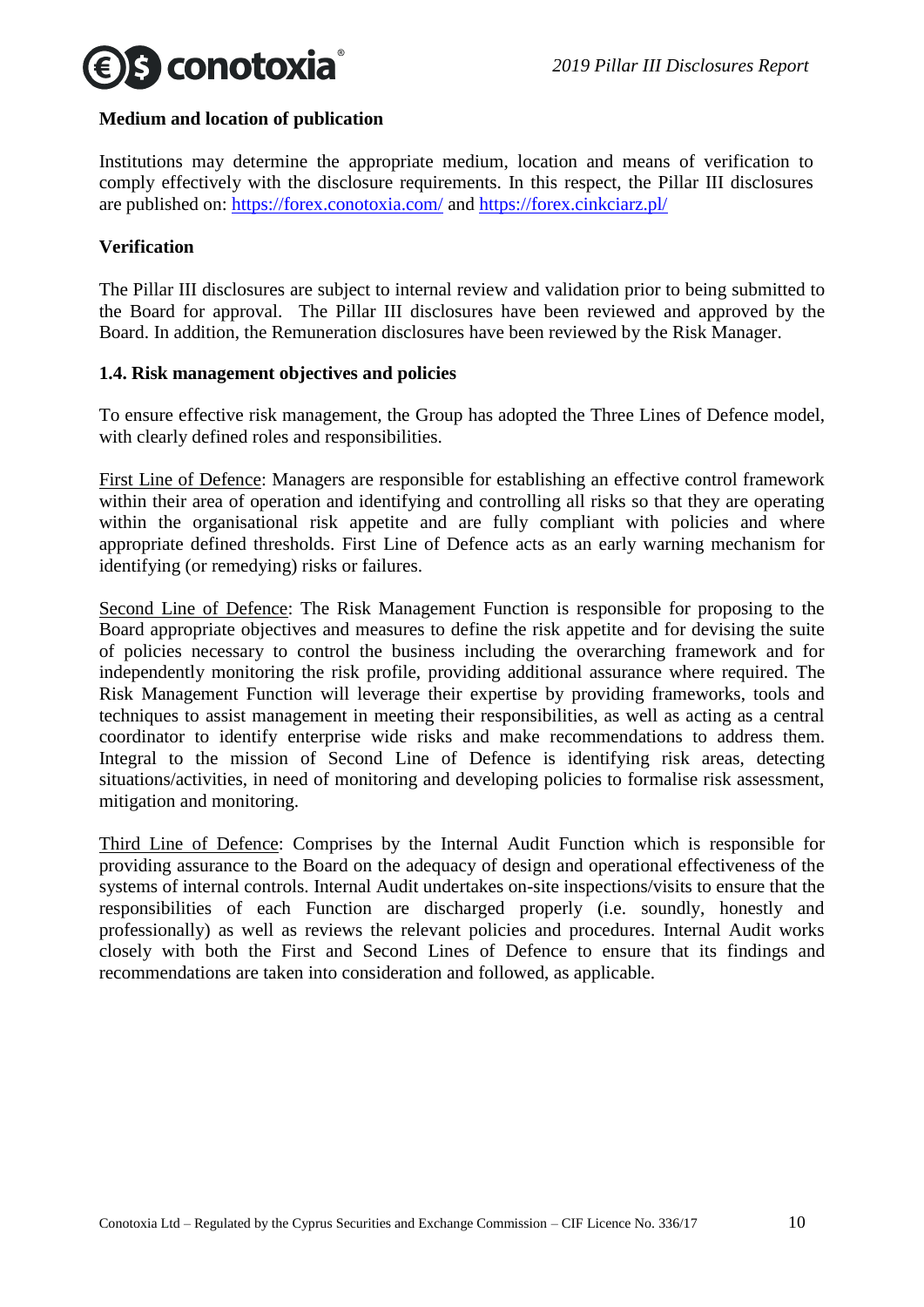



#### <span id="page-10-0"></span>**1.4.1. Risk Management Framework**

Managing risk effectively in a Group operating in a continuously changing risk environment requires a strong risk management culture. As a result, the Group has established an effective risk oversight structure and the necessary internal organisational controls to ensure that the Group undertakes the following:

- The adequate risk identification and management
- The establishment of the necessary policies and procedures
- The setting and monitoring of the relevant limits and
- Compliance with the applicable legislation

The Board meets on a regular basis, and receives updates on risk and regulatory capital matters from management. The Board reviews regularly (at least annually) written reports concerning compliance, risk management and internal audit policies, procedures and work as well as the Group's risk management policies and procedures as implemented by Management.

As part of its business activities, the Group faces a variety of risks, the most significant of which are described further below. The Group holds regulatory capital against three all-encompassing main types of risk: credit risk, market risk and operational risk.

#### <span id="page-10-1"></span>**1.4.2. Risk Statement**

The Group's activities expose it to a variety of risks, and in particular to credit risk, market risk, operational risk, compliance risk, regulatory risk, reputational risk, group risk, strategic risk, liquidity risk, conduct risk etc. The Group, through its operations, has significant exposure to the economies and financial markets.

Even though the global economy has recorded growth in the latest year after overcoming the latest economic recession, the overall future economic outlook of the economy remains unstable due to the recent developments on the outbreak of Coronavirus (COVID-19).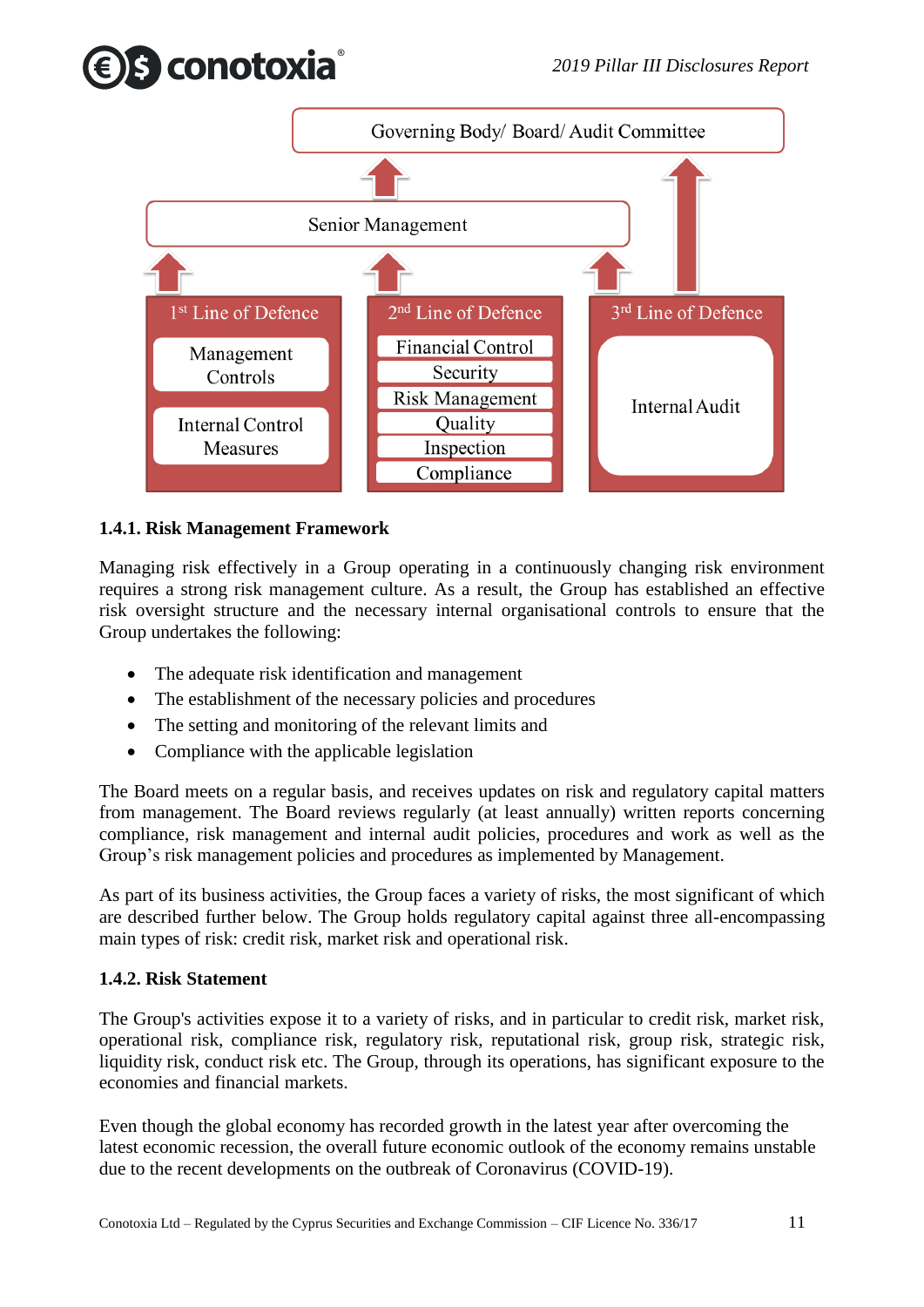

Following the outbreak of COVID-19 in Cyprus, the Firm has taken the required measures to ensure that its employees have access to its technology infrastructures necessary for the completion of their tasks and that additional system for critical functions are being provided. In this respect, the Business Continuity Plan has been amended accordingly. Moreover, the Group is closely monitoring the impact of COVID-19 on its financial position in order to be able to take proactive measures.

#### **Risk Strategy**

The risk strategy of the Group is the responsibility of the Board of Directors, which formulates it and is responsible for monitoring its implementation. This is achieved through the development of risk management processes and procedures as well as through an assessment of the risks undertaken and the effectiveness of the risk management framework, given the Group's business model. One important characteristic of the Group's risk strategy is the alignment with the strategic and operational targets that are set by the Board. The risks that arise from the implementation of the Group's strategic and business plans are regularly analysed in order to ensure the adequacy of the relevant policies, procedures and systems.

The risk strategy of the Group aims to provide to both Senior Management and employees a general risk framework for the management of the different types of risk in line with the overall risk management and risk bearing capacity of the Group. The Group recognises the importance of risk management to its business success and therefore the overall objective is to establish effective risk management policies that are able to mitigate the Group's exposure to the various risks.

#### **Risk Appetite**

Risk appetite is the level and type of risk a firm is able and willing to assume in its exposures and business activities, given its business objectives and obligations to stakeholders. Risk appetite is generally expressed through both quantitative and qualitative means and should consider extreme conditions, events and outcomes. In addition, risk appetite should reflect potential impact on earnings, capital and funding/liquidity.

The Group has a low risk appetite in respect to investing and to managing business and operational activities

According to Financial Stability Board (FSB) an appropriate risk appetite framework (RAF) should enable risk target, risk appetite, risk limits and risk profile to be considered for business lines and legal entities as relevant, and within the group context. The Risk appetite framework is defined as the overall approach, including policies, processes, controls, and systems through which risk appetite is established, communicated, and monitored. Moreover, it includes a risk appetite statement, risk limits, and an outline of the roles and responsibilities of those overseeing the implementation and monitoring of the RAF. The RAF should consider material risks to the financial institution, as well as to the institution's reputation vis-à-vis policyholders, depositors, investors and customers. The RAF aligns with the institution's strategy.

The Group is assessing its risk appetite in respect to investing and to managing business and operational activities while the Group's Risk Appetite Statement is prepared by the Risk Manager and approved by the Board of Directors.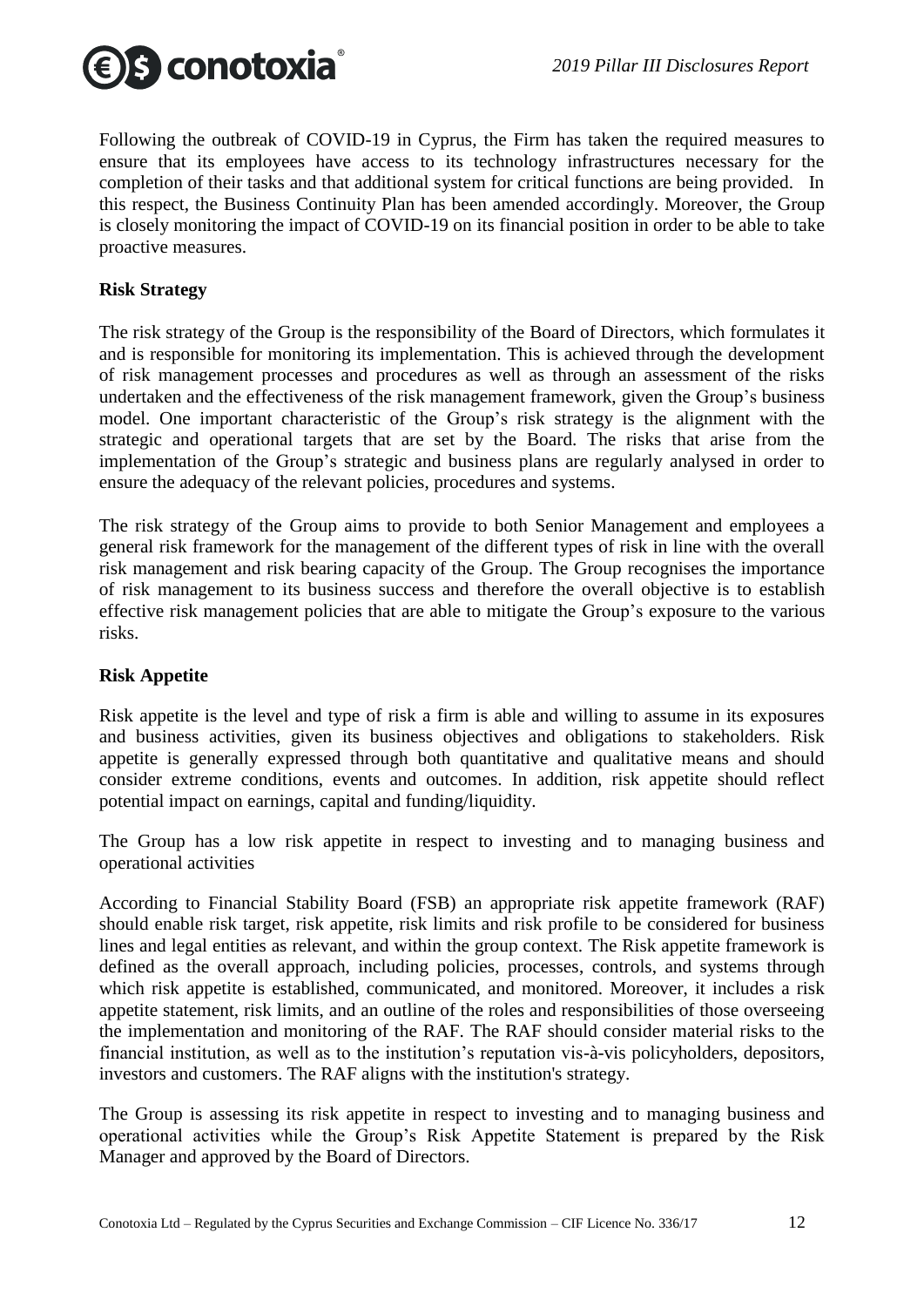

The Risk Appetite framework has been designed to create links to the strategic long term plan, capital planning and the risk management framework.

The Board approves the Group's corporate strategy, business plans, budget, long term plan and ICAAP. The Group employs mitigation techniques defined within the policies, to ensure risks are managed within Risk Appetite.

#### <span id="page-12-0"></span>**1.4.3. Risk Culture**

Risk culture is a critical element in the Group's risk management framework and procedures. Management considers risk awareness and risk culture within the Group as an important part of the effective risk management process. Ethical behaviour is a key component of the strong risk culture and its importance is also continuously emphasised by the management.

The Group is committed to embedding a strong risk culture throughout the business where everyone understands the risks they personally manage and are empowered and qualified to take accountability for them. The Group embraces a culture where each of the business areas is encouraged to take risk–based decisions, while knowing when to escalate or seek advice.

#### <span id="page-12-1"></span>**1.5. Declaration of the Management Body**

The Management Body is required to proceed with an annual declaration on the adequacy of the Group's risk management framework and ensure that the risk management arrangements and systems of financial and internal control in place are in line with the Group's risk profile.

The risk management framework is designed to identify, assess, mitigate and monitor all sources of risk that could have a material impact on the Group's operations. The Board considers that it has in place adequate systems and controls with regard to the Group's size, risk profile and strategy and an appropriate array of assurance mechanisms, properly resourced and skilled, to avoid or minimise loss.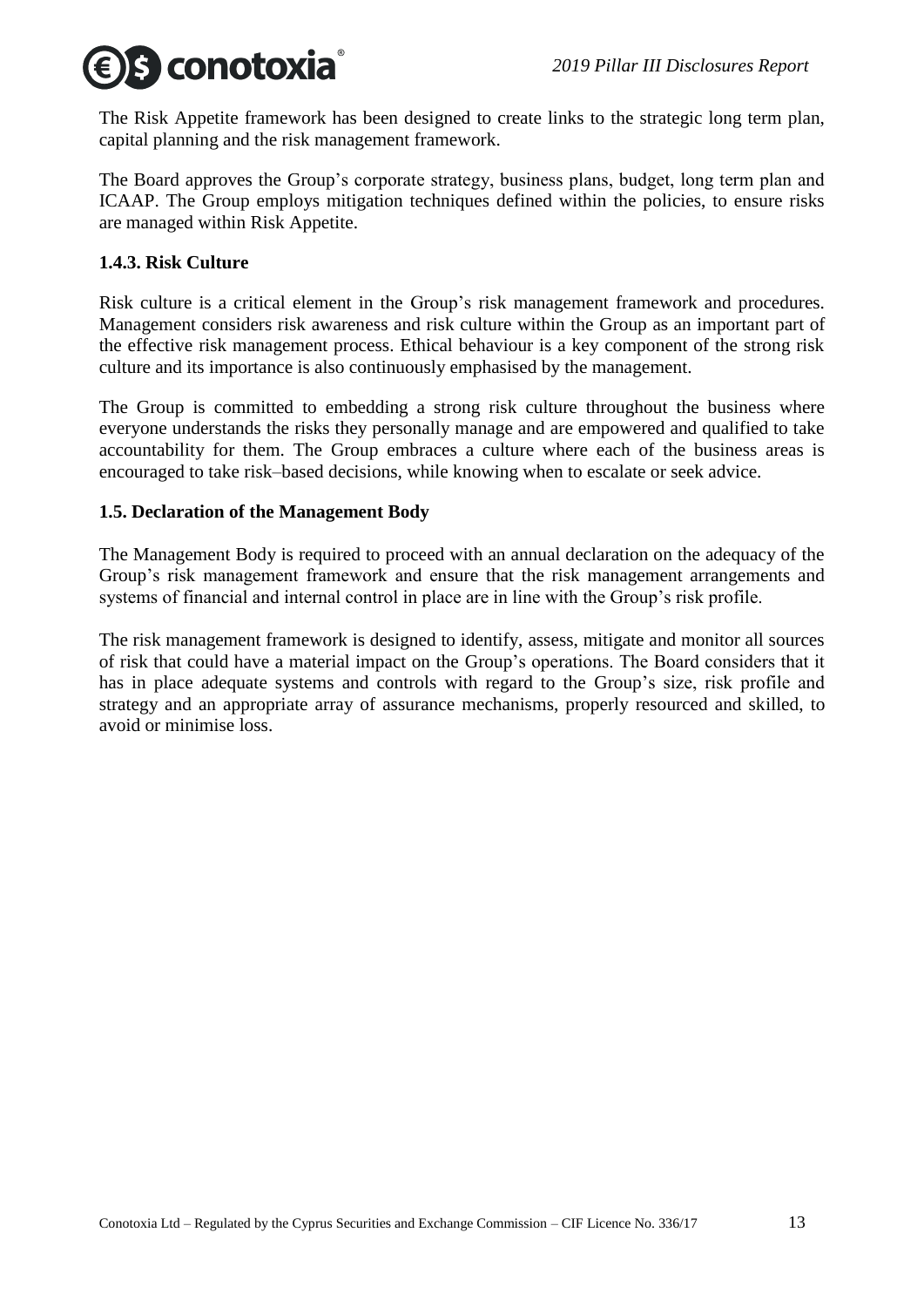### <span id="page-13-0"></span>**2. CORPORATE GOVERNANCE**

The systems of risk management and internal control include risk assessment, management or mitigation of risks, including the use of control processes, information and communication systems and processes for monitoring and reviewing their continuing effectiveness.

The risk management and internal control systems are embedded in the operations of the Group and are capable of responding quickly to evolving business risks, whether they arise from factors within the Group or from changes in the business environment.

#### <span id="page-13-1"></span>**2.1 The Board of Directors**

The Board has the overall responsibility for the establishment and oversight of the Risk Management Framework. The Board satisfies itself that financial controls and systems of risk management are robust. The number of directorships held by Executive and Non-Executive Directors in the Group do not exceed the maximum number allowed.

The Group has in place the Internal Operations Manual which lays down the activities, processes, duties and responsibilities of the Board, Committees, Senior Management and staff constituting the Group. It also implements and maintains adequate risk management policies and procedures which identify the risks relating to the activities, processes and systems, and where appropriate, set the level of risk tolerated by the Group. The Group adopts effective arrangements, processes and systems, in light of that level of risk tolerance, where applicable.

#### <span id="page-13-2"></span>**2.2. Number of Directorships held by members of the Board**

The number of directorships which may be held by a member of the Board shall take into account individual circumstances and the nature, scale and complexity of the Group's activities. Unless representing the Republic, members of the Board of a CIF that is significant in terms of its size, internal organisation and the nature, the scope and the complexity of its activities shall not hold more than one of the following combinations of directorships at the same time:

- One executive directorship with two non-executive directorships;
- Four non-executive directorships.

Furthermore, directorships in organisations which do not pursue predominantly commercial objectives such as non-profit or charitable organisations shall not count for the purposes of the above guidelines.

The table below discloses the number of directorships held by members of the management body in entities of the Group as at 31 December 2019.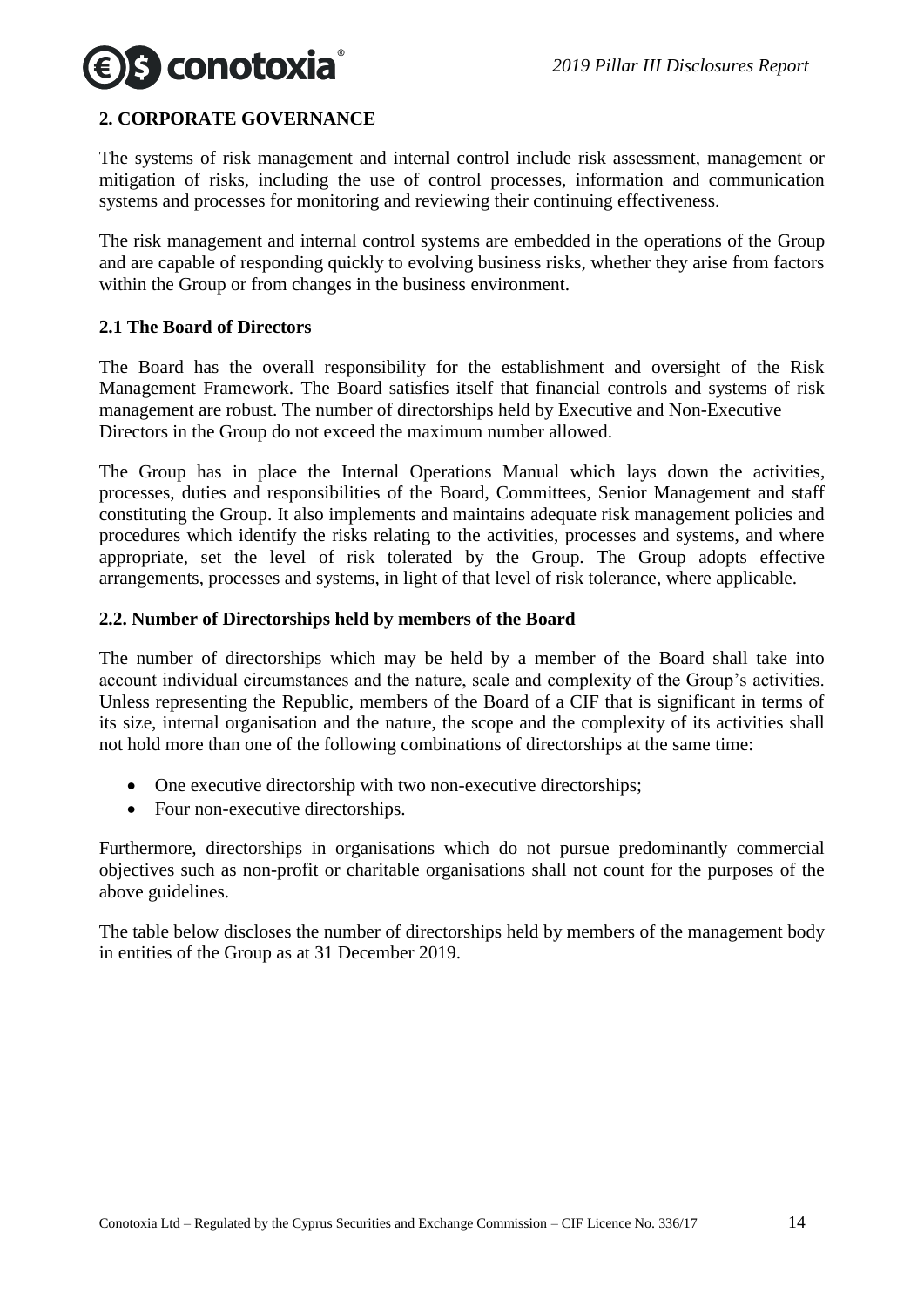

| <b>Director</b>                   | <b>Entity Name</b>                                | <b>Function</b>           | <b>Executive</b><br><b>Directorships</b> | Non-<br><b>Executive</b><br><b>Directorships</b> |
|-----------------------------------|---------------------------------------------------|---------------------------|------------------------------------------|--------------------------------------------------|
| Miroslaw Skiba*                   | Conotoxia Ltd                                     | Executive<br>Director     |                                          |                                                  |
| <b>Monika</b><br>Kowalewska**     | Conotoxia Ltd                                     | Executive<br>Director     |                                          |                                                  |
| Grzegorz Jaworski                 | Conotoxia Ltd                                     | Executive<br>Director     |                                          |                                                  |
| <b>Marcin Pioro</b>               | Conotoxia Ltd/<br>Conotoxia Holding<br>Cyprus ltd | Non-Executive<br>Director | 5                                        | $\theta$                                         |
| <b>Charalambos</b><br>Savvides*** | Conotoxia Ltd                                     | Non-Executive<br>Director | 6                                        | 3                                                |
| <b>Charalambos Pittas</b>         | Conotoxia Ltd                                     | Non-Executive<br>Director | $\overline{2}$                           |                                                  |

#### **Table 2: Number of Directorships held**

\*Miroslaw Skiba has resigned from Executive Director as at 18th December 2019 \*\*Monika Kowalewska has resigned from Executive Director as at  $14^{\text{th}}$  January 2020 \*\* Charalambos Savvides has resigned from Non-Executive Director as at 14<sup>th</sup> January 2020

For the purposes of the above, Executive or non-executive directorships held within the same group shall count as a single directorship.

#### <span id="page-14-0"></span>**2.3. Policy on Recruitment**

Recruitment into the Board combines an assessment of both technical capability and competency skills referenced against the Group's leadership framework. Members of the Board possess sufficient knowledge, skills and experience to perform their duties. The overall composition of the Board reflects an adequately broad range of experiences to be able to understand the Group's activities, including the main risks to ensure the sound and prudent management as well as sufficient knowledge, of the legal framework governing the operations.

#### <span id="page-14-1"></span>**2.4. Policy on Diversity**

The Group is committed to promote a diverse and inclusive workplace at all levels, reflective of the communities in which it does business. It approaches diversity in the broadest sense, recognizing that successful businesses flourish through embracing diversity into their business strategy, and developing talent at every level in the organisation. For this purpose, the Group takes into consideration various aspects such as broad industry experience, knowledge, independence, gender, age, cultural and educational background, for the Board appointments.

#### <span id="page-14-2"></span>**2.5. Information flow on risk to the management body**

Risk information flows up to the Board directly from the business departments and control functions. The Board ensures that it receives on a frequent basis, at least annually written reports regarding Internal Audit, Compliance, Money Laundering and Terrorist Financing and Risk Management issues and approves the ICAAP report as shown in the table below: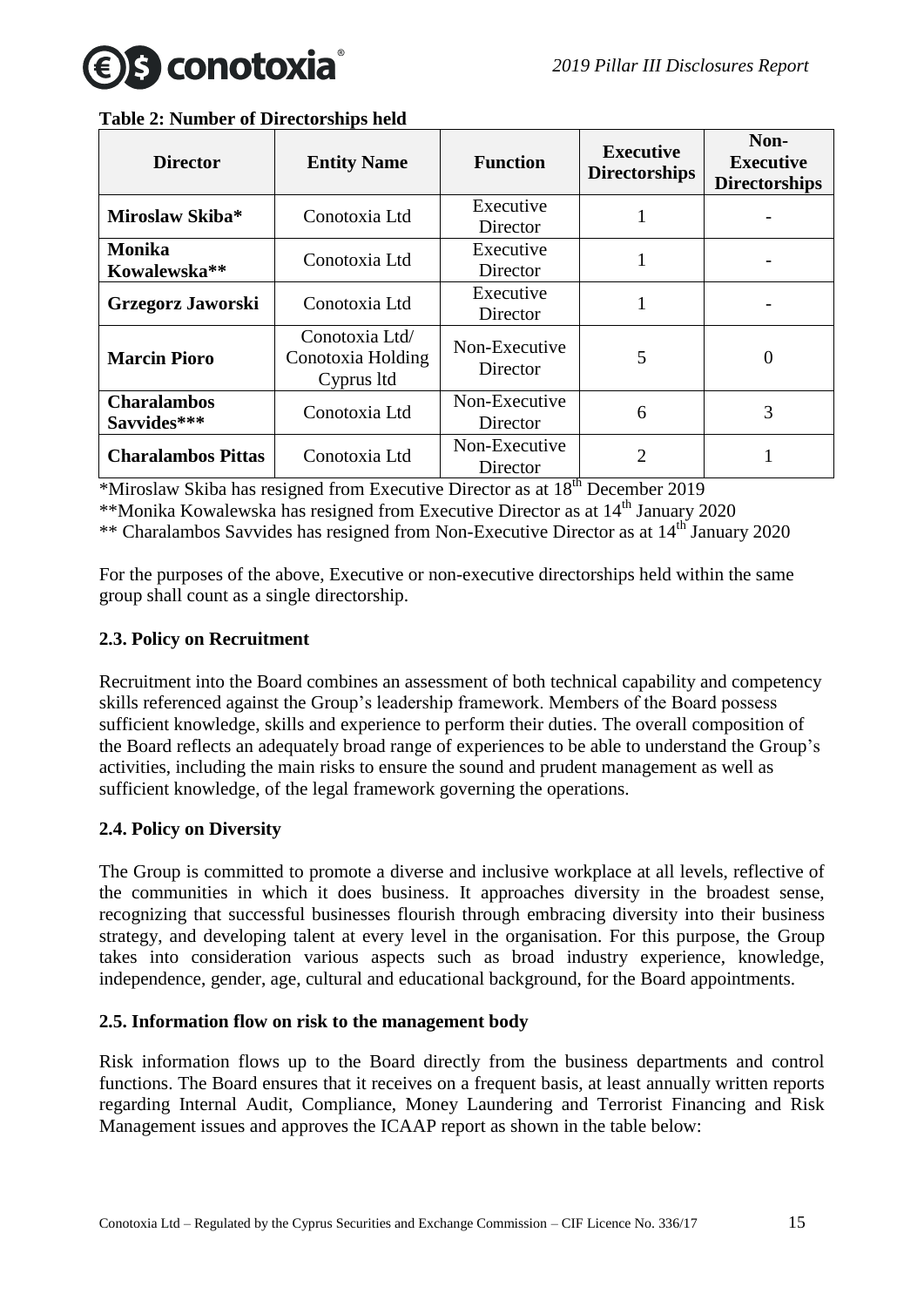



|                | <b>Report Name</b>                                           | <b>Owner of Report</b>                                | <b>Recipient</b>                   | <b>Frequency</b> |
|----------------|--------------------------------------------------------------|-------------------------------------------------------|------------------------------------|------------------|
| $\mathbf{1}$   | <b>Risk Management</b><br>Report                             | <b>Risk Manager</b>                                   | Senior Management,<br>Board, CySEC | Annually         |
| $\overline{2}$ | Pillar I - CRDIV<br>CoRep Forms                              | <b>Risk Manager</b>                                   | Senior Management,<br>Board, CySEC | Quarterly        |
| 3              | ICAAP (Pillar 2)<br>Report                                   | <b>Risk Manager</b>                                   | Senior Management,<br>Board        | Annually         |
| $\overline{4}$ | Pillar 3 Disclosures                                         | <b>Risk Manager</b>                                   | Senior Management,<br>Board        | Annually         |
| 5              | <b>Risk Register</b>                                         | <b>Risk Manager</b>                                   | Senior Management,<br>Board        | Annually         |
| 6              | <b>Compliance Report</b>                                     | <b>Compliance Officer</b>                             | Senior Management,<br>Board, CySEC | Annually         |
| $\overline{7}$ | <b>Internal Audit</b><br>Report                              | <b>Internal Auditor</b>                               | Senior Management,<br>Board, CySEC | Annually         |
| 8              | Anti-money<br>laundering<br>(AMLCO) Report                   | Anti-money<br>laundering<br><b>Compliance Officer</b> | Senior Management,<br>Board, CySEC | Annually         |
| 9              | <b>Audited Financial</b><br><b>Statements</b>                | <b>External Auditor</b>                               | Senior Management,<br>Board, CySEC | Annually         |
| 10             | Form 144-14-11<br>'Prudential<br>Supervision<br>Information' | <b>Risk Manager</b>                                   | Senior Management,<br>Board, CySEC | Annually         |

### **Table 3: Information flow on risk to management body**

Furthermore, the Group believes that the risk governance processes and policies are of at most importance for its effective and efficient operation. The processes are reviewed and updated on an annual basis or when deemed necessary.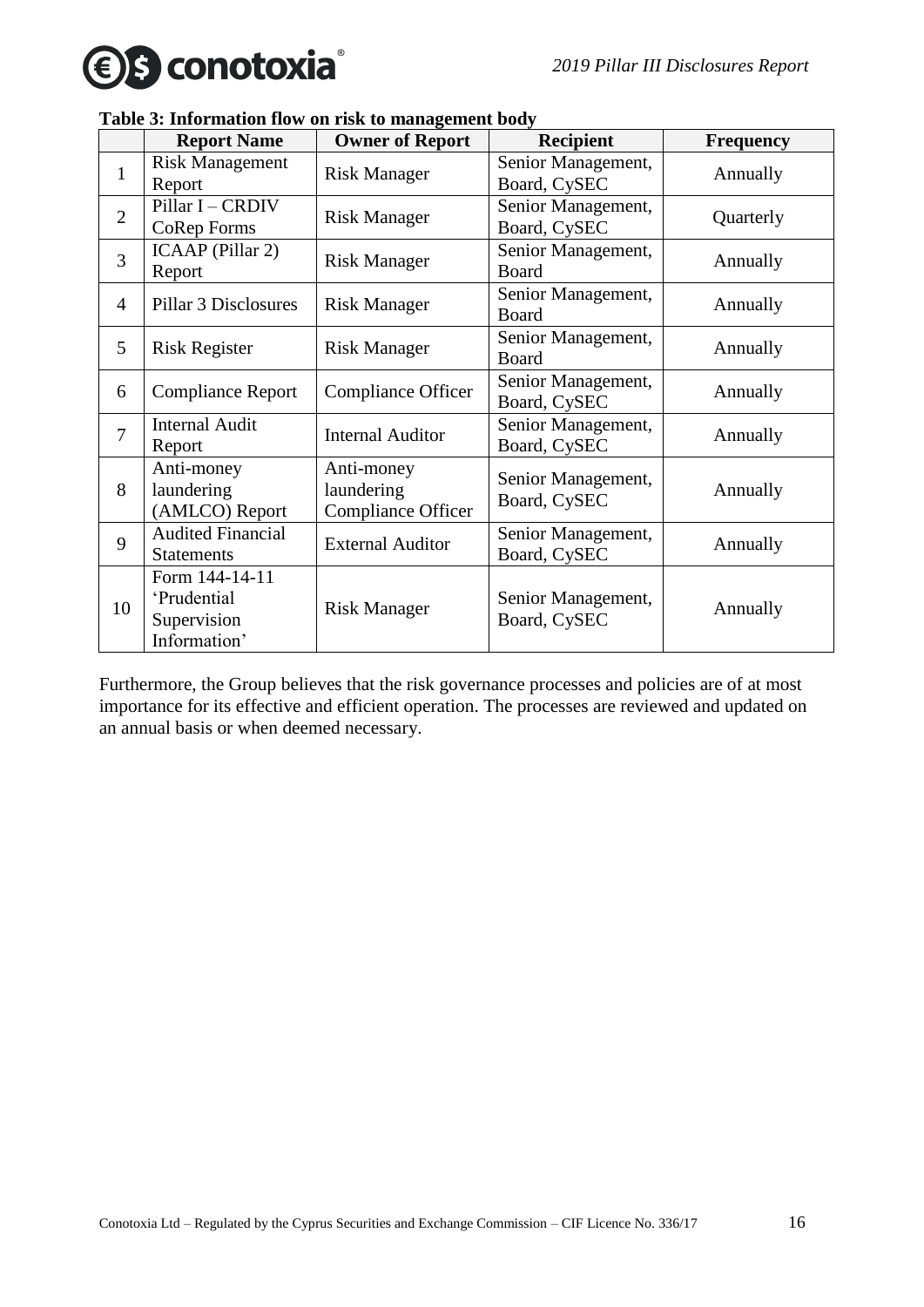

#### <span id="page-16-0"></span>**3. OWN FUNDS**

Own Funds (also referred to as capital resources) is the type and level of regulatory capital that must be held to enable the Group to absorb losses. The Group is required to hold own funds in sufficient quantity and quality in accordance with CRD IV which sets out the characteristics and conditions for own funds.

The Group throughout the year under review managed its capital structure and made adjustments to it in light of the changes in the economic and business conditions and the risk characteristics of its activities.

#### <span id="page-16-1"></span>**3.1. Tier 1 & Tier 2 Regulatory Capital**

Institutions shall disclose information relating to their own funds. Furthermore, institutions shall disclose a description of the main features of the Common Equity Tier 1 (CET1) and Additional Tier 1(AT1) instruments and Tier 2 (T2) instruments issued by the institution.

The Group's regulatory capital comprises fully of CET1 capital while it has not issued any AT1 or T2 capital. The composition of the capital base and capital ratios of the Group and its subsidiary are shown in the following table:

|                                                                            | Conotoxia<br>Ltd<br>(Solo) | Conotoxia<br><b>Holding</b><br><b>Cyprus Ltd</b><br>(Consolidated) |
|----------------------------------------------------------------------------|----------------------------|--------------------------------------------------------------------|
|                                                                            | $\epsilon$ 000             | €000                                                               |
| <b>CET1</b> capital before regulatory adjustments                          |                            |                                                                    |
| Capital instruments and the related share premium accounts                 | 2,185                      | 10                                                                 |
| <b>Other Reserves</b>                                                      |                            | 1,107                                                              |
| <b>Accumulated losses</b>                                                  | (1, 941)                   | (980)                                                              |
| Loss for the year                                                          |                            | (969)                                                              |
| <b>CET1</b> capital: regulatory adjustments                                |                            |                                                                    |
| Intangible assets                                                          | (10)                       | (10)                                                               |
| Additional deductions of CET1 Capital due to Article 3 of<br>the CRR $(*)$ | (43)                       | (43)                                                               |
| <b>CET1</b> capital                                                        | 191                        | (885)                                                              |
| <b>AT1</b> capital                                                         |                            |                                                                    |
| $T1 = CET1 + AT1$                                                          | 191                        | (885)                                                              |
| Tier 2 (T2) capital                                                        |                            |                                                                    |
| Total capital $(TC = T1 + T2)$                                             | 191                        | (885)                                                              |
| <b>Risk weighted assets</b>                                                |                            |                                                                    |
| Credit risk                                                                | 80                         | 88                                                                 |
| Market risk                                                                | 11                         | 11                                                                 |
| Additional risk exposure amount due to fixed overheads                     | 2,407                      | 2,561                                                              |
| <b>Total risk weighted assets</b>                                          | 2,497                      | 2,659                                                              |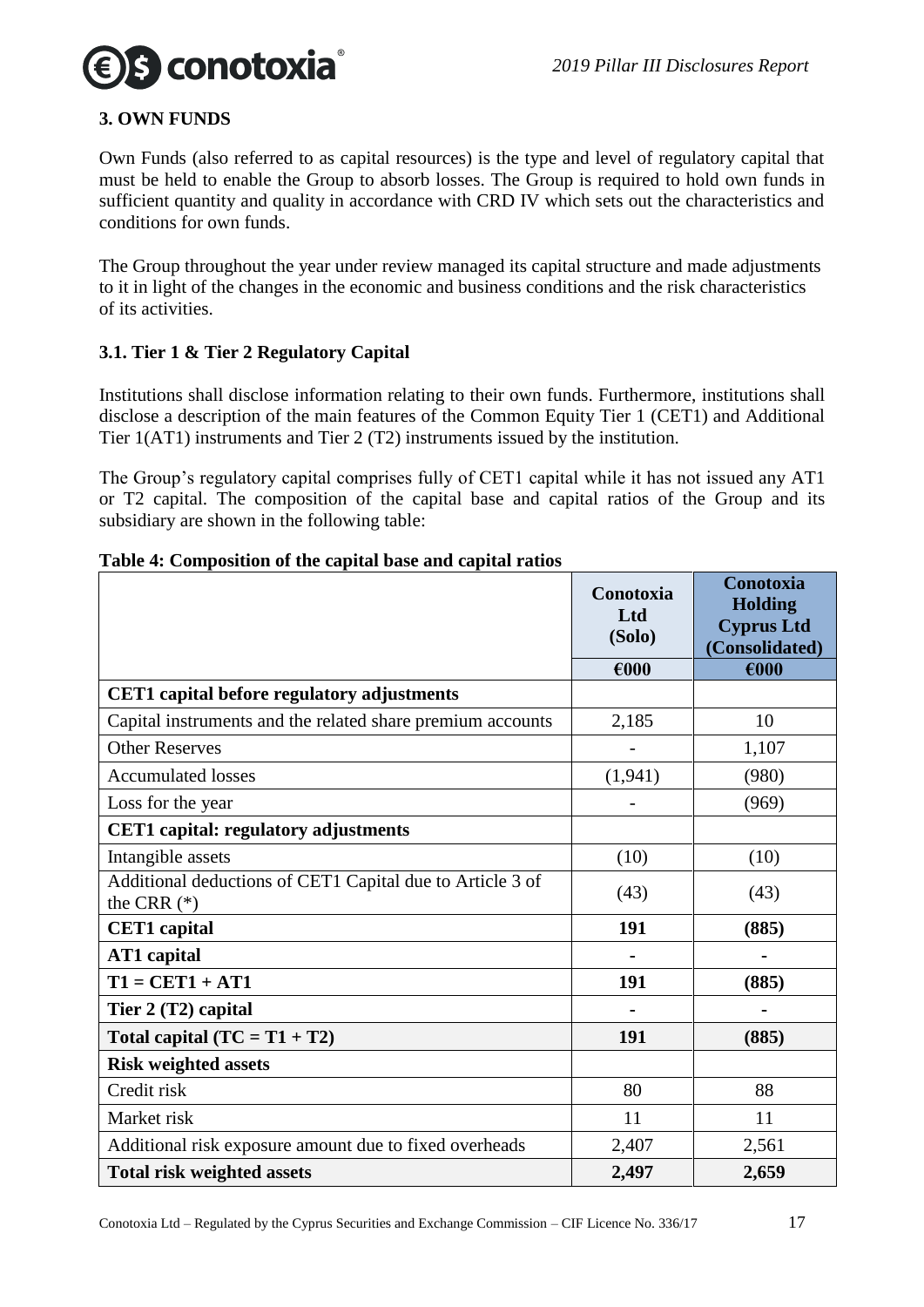

| Capital ratios              |          |            |
|-----------------------------|----------|------------|
| <b>Common Equity Tier 1</b> | $7.65\%$ | $-33.28\%$ |
| Tier 1                      | $7.65\%$ | $-33.28\%$ |
| Total Capital (**)          | $7.65\%$ | $-33.28\%$ |

*\*Treatment pursuant to Circular C162 (Capital adequacy requirements - Change in the treatment of the Investors Compensation Fund ("ICF") Contribution) on 10 October 2016, according to which the contribution to ICF will no longer be risk weighted as an "exposure to public sector entities" pursuant to paragraph 13(3) of Directive DI144-2014-15. The said ICF exposure will be deducted from CET1 Capital pursuant to Article 3 (Application of stricter requirements by institutions) of the CRR. The aforementioned Article gives the member states the power to request from the institutions to hold own funds in excess of those required by the CRR. Moreover, according to the Circular C334 (Treatment of the additional cash buffer of Investors Compensation Fund ('ICF') in the own funds calculation), CIFs should deduct the additional Cash Buffer of 3 per thousand of the eligible funds and financial instruments of their clients as at the previous year calculated according to paragraph 11(6) of the Directive DI87-07 (operation of the ICF).*

*\*\* Both Conotoxia Ltd and Conotoxia Holding Cyprus Ltd have rectified the CRD requirements within Q1 2020.*

#### <span id="page-17-0"></span>**3.2. Main features of Common Equity Tier 1, Additional Tier 1 and Tier 2 instruments**

In order to meet the requirements for disclosure of the main features of these instruments, the Group discloses the capital instruments' main features as outlined below:

| Table 5. Maill reatures of capital modelments<br><b>Capital Instruments Main</b> |                      |                  |                              |  |
|----------------------------------------------------------------------------------|----------------------|------------------|------------------------------|--|
| <b>Feature</b>                                                                   | <b>Company</b>       |                  | Group                        |  |
| Issuer                                                                           | Conotoxia Limited    |                  | Conotoxia Holding<br>Limited |  |
| <b>Regulatory Treatment</b>                                                      |                      |                  |                              |  |
| Eligible at Solo/(sub-<br>consolidated/solo                                      | Solo                 |                  | Consolidated                 |  |
| Instrument type                                                                  | <b>Common Equity</b> |                  | <b>Common Equity</b>         |  |
| Amount recognized in regulatory<br>capital                                       | E2,185k              |                  | €10k                         |  |
| Nominal amount of instrument                                                     | E2,185k              |                  | €10k                         |  |
| <b>Issue Price</b>                                                               | Various              |                  | Various                      |  |
| Accounting classification                                                        | Shareholders' Equity |                  | Shareholders' Equity         |  |
|                                                                                  | <b>Share Capital</b> | <b>Effective</b> |                              |  |
| Original date of issuance                                                        | <b>Increase</b>      | <b>Date</b>      |                              |  |
|                                                                                  | $\epsilon$ 10k       | 15/01/2016       |                              |  |
|                                                                                  | €115k                | 08/05/2017       |                              |  |
|                                                                                  | €100k                | 19/07/2017       |                              |  |
|                                                                                  | €180k                | 24/10/2017       | 9 December 2015              |  |
|                                                                                  | €150k                | 06/02/2018       |                              |  |
|                                                                                  | $\epsilon$ 300 $k$   | 26/04/2018       |                              |  |
|                                                                                  | €150k                | 24/09/2018       |                              |  |
|                                                                                  | $\epsilon$ 300 $k$   | 18/12/2018       |                              |  |
|                                                                                  | €250k                | 12/03/2019       |                              |  |

#### **Table 5: Main features of capital instruments**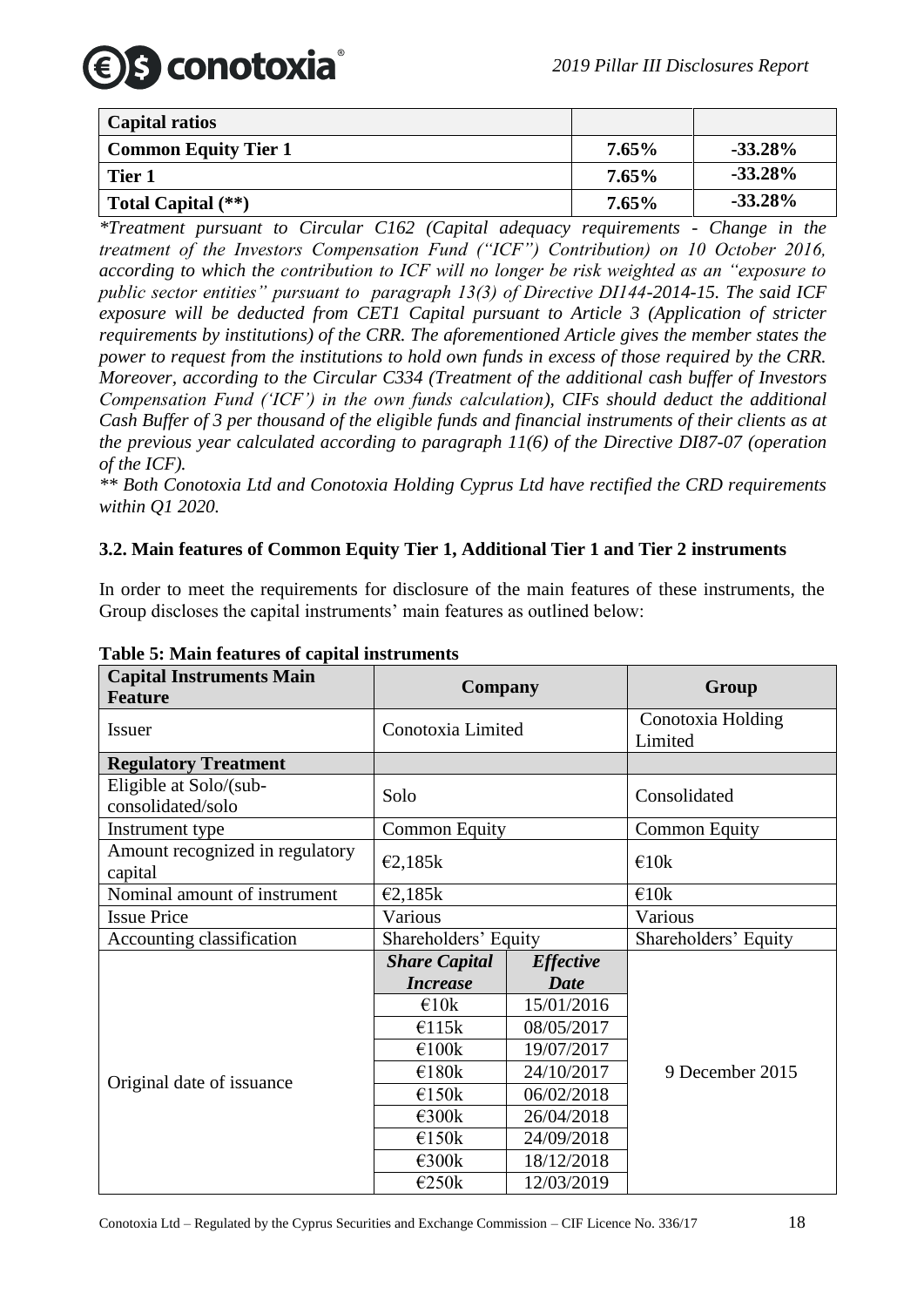

|                                                      | €160k             | 28/06/2019 |                |
|------------------------------------------------------|-------------------|------------|----------------|
|                                                      | $\epsilon$ 150k   | 30/08/2019 |                |
|                                                      | $\epsilon$ 80 $k$ | 27/09/2019 |                |
|                                                      | $\epsilon$ 80 $k$ | 31/10/2019 |                |
|                                                      | $\epsilon$ 80k    | 19/11/2019 |                |
|                                                      | $\epsilon$ 80k    | 31/12/2019 |                |
| Perpetual or dated                                   | Perpetual         |            | Perpetual      |
| Original maturity date                               | No maturity       |            | No maturity    |
| Issuer call subject to prior<br>supervisory approval | N <sub>o</sub>    |            | N <sub>o</sub> |
| <b>Coupons / Dividends</b>                           |                   |            |                |
| Fixed or floating dividend/coupon                    | Floating          |            | Floating       |
| Coupon rate and any related index                    | N/A               |            | N/A            |

During the  $1<sup>st</sup>$  quarter of 2020, Conotoxia Ltd has proceeded with share capital increases for the total amount of  $\epsilon$ 290k in order to boost own funds and ensure compliance with the capital adequacy requirements. Moreover, during the 1<sup>st</sup> quarter of 2020, Conotoxia Holding Cyprus Ltd has proceeded with conversion of loan into capital for the total amount of  $\epsilon$ 2,364k plus a share capital injection for the total amount of  $E130k$ .

#### <span id="page-18-1"></span><span id="page-18-0"></span>**3.3. Balance Sheet Reconciliation**

The following table provides a reconciliation of own funds between the consolidated balance sheet, as presented in the Consolidated Management Accounts of the Group, and the financial position of the Group prepared for regulatory purposes.

**Table 6: Balance Sheet Reconciliation**

| <b>Equity</b>                                                         | <b>Conotoxia Ltd</b><br>(Solo)<br>€000 | <b>Conotoxia Holding</b><br><b>Cyprus Ltd</b><br>(Consolidated)<br>€000 |
|-----------------------------------------------------------------------|----------------------------------------|-------------------------------------------------------------------------|
| Share capital                                                         | 2,185                                  | 10                                                                      |
| <b>Other Reserves</b>                                                 |                                        | 1,107                                                                   |
| <b>Accumulated losses</b>                                             | (1,941)                                | (980)                                                                   |
| Loss for the year                                                     |                                        | (969)                                                                   |
| <b>Total Equity as per Consolidated Management</b><br><b>Accounts</b> | 244                                    | (832)                                                                   |
| <b>Regulatory Deductions</b>                                          |                                        |                                                                         |
| Intangible Assets                                                     | (10)                                   | (10)                                                                    |
| Additional deductions of CET1 Capital due to Article<br>3 of the CRR  | (43)                                   | (43)                                                                    |
| <b>Total Own funds as per the CoRep Forms</b>                         | 191                                    | (885)                                                                   |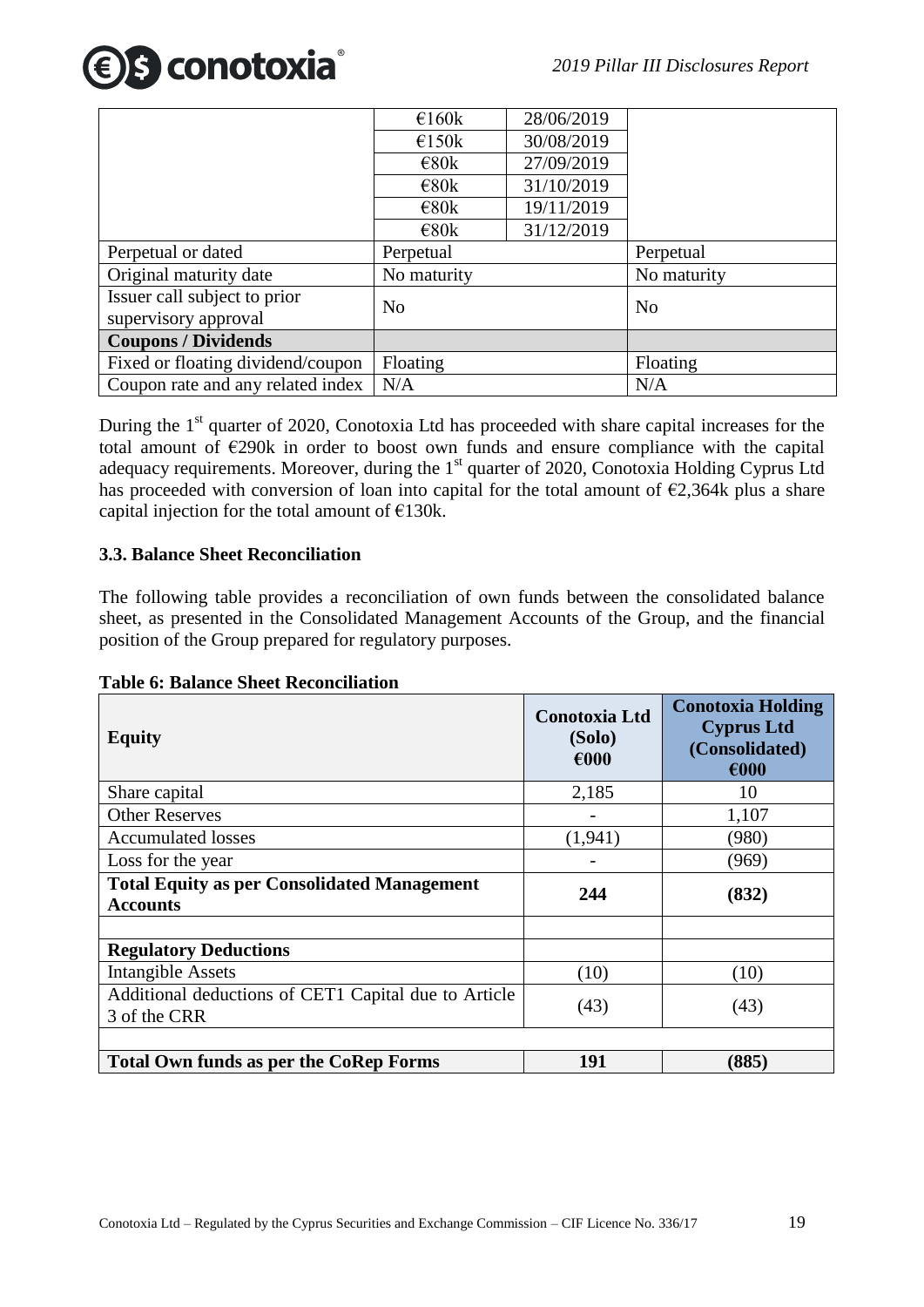

#### <span id="page-19-0"></span>**4. COMPLIANCE WITH THE REGULATION AND THE OVERALL PILLAR II RULE**

#### <span id="page-19-1"></span>**4.1. Internal Capital**

The purpose of capital is to provide sufficient resources to absorb unexpected losses over and above the ones that are expected in the normal course of business. The Group aims to maintain a minimum risk asset ratio which will ensure there is sufficient capital to support the business during stressed conditions.

#### <span id="page-19-2"></span>**4.2.Approach to assessing adequacy of Internal Capital**

The Group shall establish an ICAAP, documented it in a Manual and shall produce in this regard the ICAAP Report, as per the Circular C026 and Circular C027. Upon CySEC's request the ICAAP Report shall be submitted to CySEC.

As per the CySEC's Dear CEO letter and the relevant provisions as stipulated in CySEC's Directive and CRR, the Group reviewed its Group structure as at 30 June 2019 and decided that it falls under consolidated supervision by CySEC. In this respect and as per the Section 3.3 of the Circular C026, the Group will prepare the ICAAP Report based on the consolidated Audited Financial Statements.

The Group will adopt the Pillar I plus approach whereby it determines the minimum capital required under Pillar I methodology and subsequently incorporates in that methodology the risks that are either not covered or are partially covered by Pillar I. The Pillar I variable capital requirement is the sum of the credit risk and market risk requirements and the operational risk. In order to validate the adequacy of the above requirements under the Pillar I calculations, the ICAAP proceeds with the following individual tests:

- The adequacy of the credit and market risk requirements is assessed with reference to all relevant balance sheet items in order to ascertain if there are additional risks that are not covered by Pillar I
- Other risks connected with the balance sheet, such as liquidity risk and concentration risk, are reviewed in order to establish whether there should be an additional requirement that might not be covered under Pillar I
- The overall capital adequacy is tested by adding together the resulting requirement of the identified risks.
- The absolute impact of combinations of scenarios, including a severe market downturn, is considered in relation to the financial forecasts of the business to assess the potential impact on the capital base over a three year period (forward-looking).
- A comprehensive risk assessment is carried out for all risks, categorizing them under a risk profile by attributing the anticipated impact and likelihood of occurrence.
- Finally, additional measures are set for the mitigation of the identified risks as well as capital allocation.

The ICAAP Report describes how the Group implemented and embedded its ICAAP within its business. The ICAAP also describes the Group's Risk Management framework e.g. the Group's risk profile and the extent of risk appetite, the risk management limits if any, as well as the adequate capital to be held against all the risks (including risks other than the Pillar I risks) faced by the Group.

With regards to the 'use test' the following evidence shall be used to support that the ICAAP is embedded within the Firm: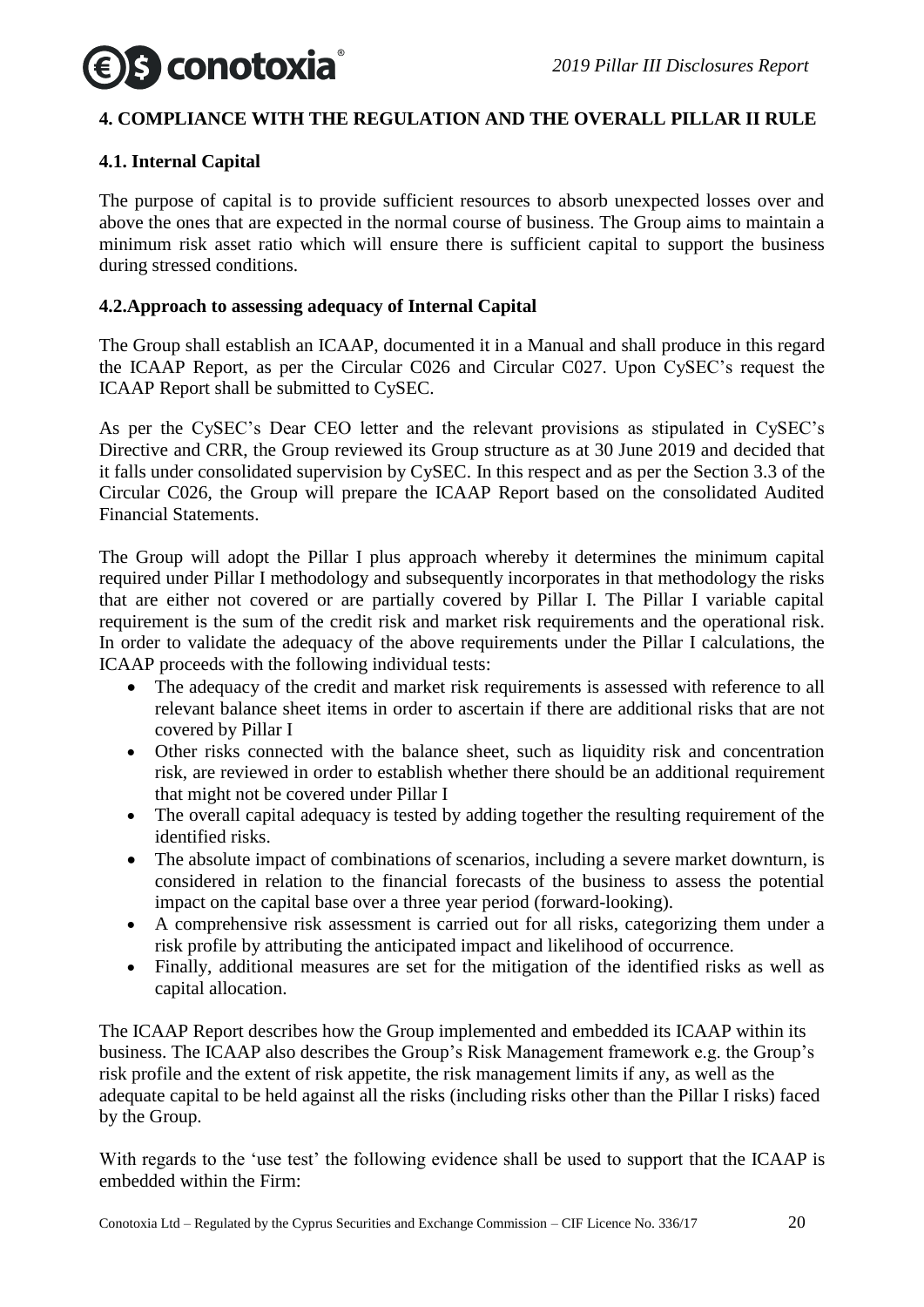

- Senior management or board challenge, review and sign-off procedures; including any relevant notes in minutes from board and risk committee meetings.
- The extent to which the ICAAP is part of the firm's capital management process, including the extent and use of capital modelling or scenario analysis and stress testing within the firm's capital management policy. For example, in setting pricing and charges and the level and nature of future business.

In line with the Basel requirements, the key instruments to help the Group maintain adequate capitalization on an ongoing and forward-looking basis are:

- A strategic planning process which aligns risk strategy and appetite with commercial objectives;
- A continuous monitoring process against approved risk and capital targets set;
- Regular risk and capital reporting to management; and
- An economic capital and stress testing framework which also includes specific stress tests to underpin the Group's recovery monitoring processes.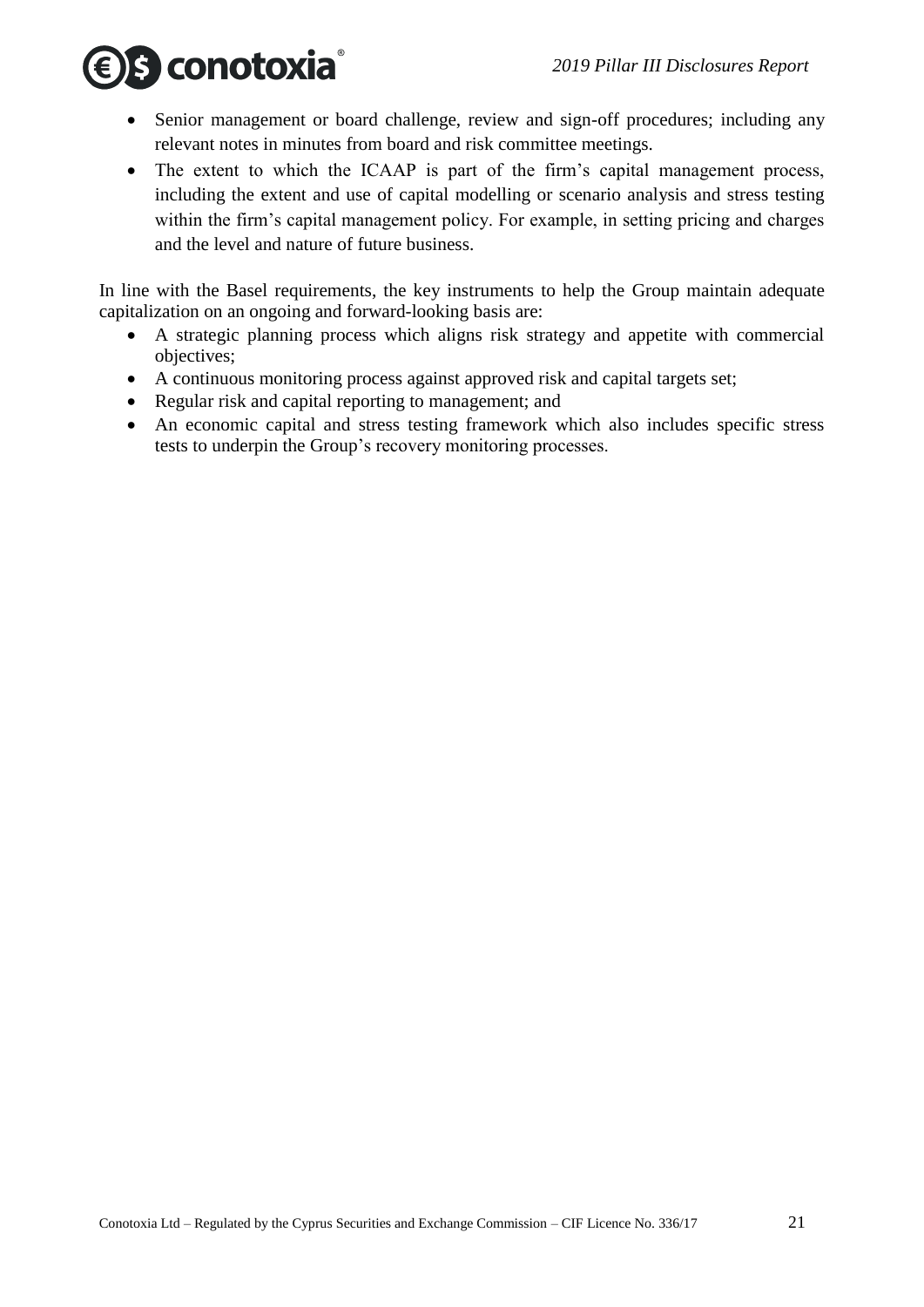

#### <span id="page-21-0"></span>**5. PILLAR I CAPITAL REQUIREMENTS**

The following sections show the overall Pillar I minimum capital requirement and risk weighted assets for the Group under the Standardised Approach to Credit Risk, Market Risk and the Fixed Overheads requirements.

#### <span id="page-21-1"></span>**5.1. Credit Risk**

In the ordinary course of business, the Group is exposed to credit risk, which is monitored through various control mechanisms. Credit risk arises when a failure by counterparties to discharge their obligations could reduce the amount of future cash inflows from financial assets on hand at the balance sheet date.

The Group has policies to diversify risks and to limit the amount of credit exposure to any particular counterparty in compliance with the requirements of the Directive. The Group continuously monitors the fair value calculations, forecast and actual cash flows, and cost budgets so that to ensure that the carrying level of Group's own funds and consequently the Capital Adequacy ratio meet the regulatory requirements at all times.

Trade receivables are shown net of any provision made for impairment. The management believes that no additional credit risk, beyond amounts provided for collection losses, is inherent in the trade receivables. Cash balances are held with high credit quality financial institutions and the Group has policies to limit the amount of credit exposure to any financial institution.

#### <span id="page-21-2"></span>**5.1.1. Credit Risk Adjustments**

The Group assesses at the balance sheet date whether there is objective evidence that a financial asset or group of financial assets is impaired. A financial asset or a group of financial assets is impaired and impairment losses are incurred only if there is objective evidence of impairment as a result of one or more events that occurred after the initial recognition of the asset (a "loss event") and that loss event (or events) has an impact on the estimated future cash flows of the financial asset or group of financial assets that can be reliably estimated.

Trade receivables are recognized initially at fair value and are subsequently measured at amortized cost using the effective interest method, less provision for impairment. For those trading receivables that are 90 days or more past due, in non-accrual status, the Group classifies them as "in default", thus an impairment test will emerge. A financial asset is past due if a counterparty has failed to make a payment when contractually due.

Other receivables are recognized initially at fair value and subsequently measured at amortized cost, using the effective interest method, less provision for impairment. A provision for impairment of other receivables is established when there is objective evidence that the Group will not be able to collect all amounts due according to the original terms of receivables. Significant financial difficulties of the debtor, probability that the debtor will enter bankruptcy or delinquency in payments are considered indicators that the trade receivable is impaired. The amount of the provision is the difference between the asset's carrying amount and the present value of estimated future cash flows, discounted at the original effective interest rate. When a receivable is uncollectible, it is written off against the allowance account for other receivables. Subsequent recoveries of amounts previously written off are credited in the statement of comprehensive income. None of the derivative financial instruments is either past due or impaired.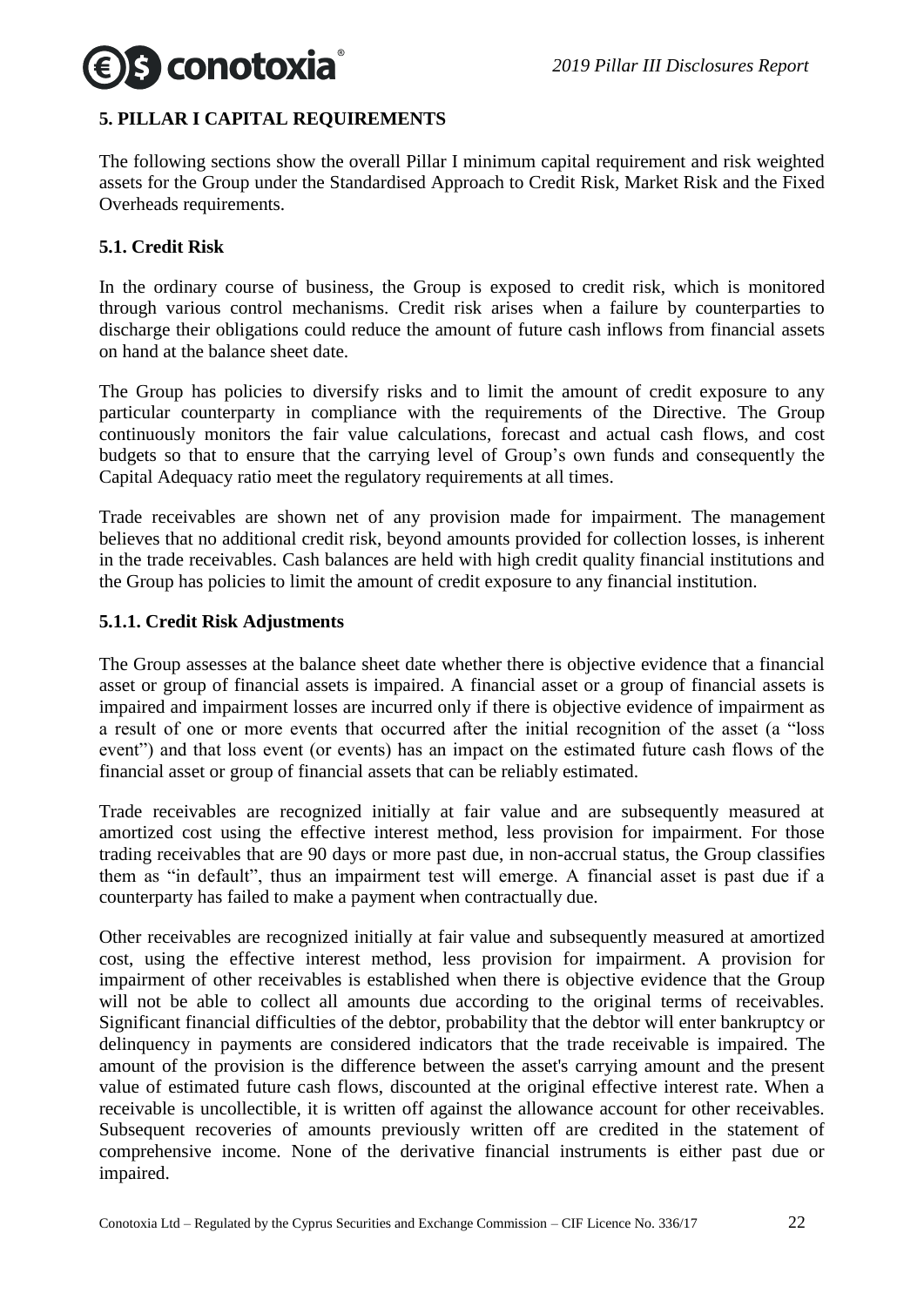

#### **IFRS 9 Impairment**

IFRS 9 introduced a new model for recognition of impairment losses – the expected credit losses ("ECL") model. The new rules require that entities will have to record an impairment loss equal to the 12-month ECL for financial assets that have not suffered a significant increase in credit risk since initial recognition. Where there has been a significant increase in credit risk since initial recognition, impairment is measured using lifetime ECL rather than 12-month ECL. Entities must calculate probability of default ("PD"), losses given default ("LGD") and exposures at default ("EAD") to estimate expected credit loss provisioning amounts. The model includes operational simplifications for lease and trade receivables which require lifetime losses to be calculated.

The Group has the following types of financial assets that are subject to the expected credit loss model: cash and cash equivalents The Group provides for credit losses against loans to related parties, receivables, other receivables, and cash and cash equivalents. The loss allowance was not reflected on the position as it is the Group's policy not to adjust for immaterial amounts. The first  $€100.000$  has been deducted from the calculation in case of EU banks under the Deposit Guarantee Scheme.

#### <span id="page-22-0"></span>**5.1.2. Credit Risk – Risk Weighted Assets**

The minimum capital requirement for Credit risk is calculated by exposure using a factor of 8%. The following table shows the risk-weighted exposure amounts and the corresponding minimum capital requirements as at 31 December 2019 for the Group broken down by exposure class.

|                       | <b>Risk Weighted Assets</b> | <b>Capital Requirements</b> |
|-----------------------|-----------------------------|-----------------------------|
| <b>Exposure class</b> | €000                        | €000                        |
| Institutions          | 20                          |                             |
| Retail                |                             |                             |
| Other Items           | 60                          |                             |
| <b>Total</b>          | 88                          |                             |

**Table 7: Exposure classes as at 31 December 2019**

The Regulation requires disclosure for additional asset classes. These have not been shown in the table above as these are nil as at the reporting period.

#### **Risk Weighted Assets**

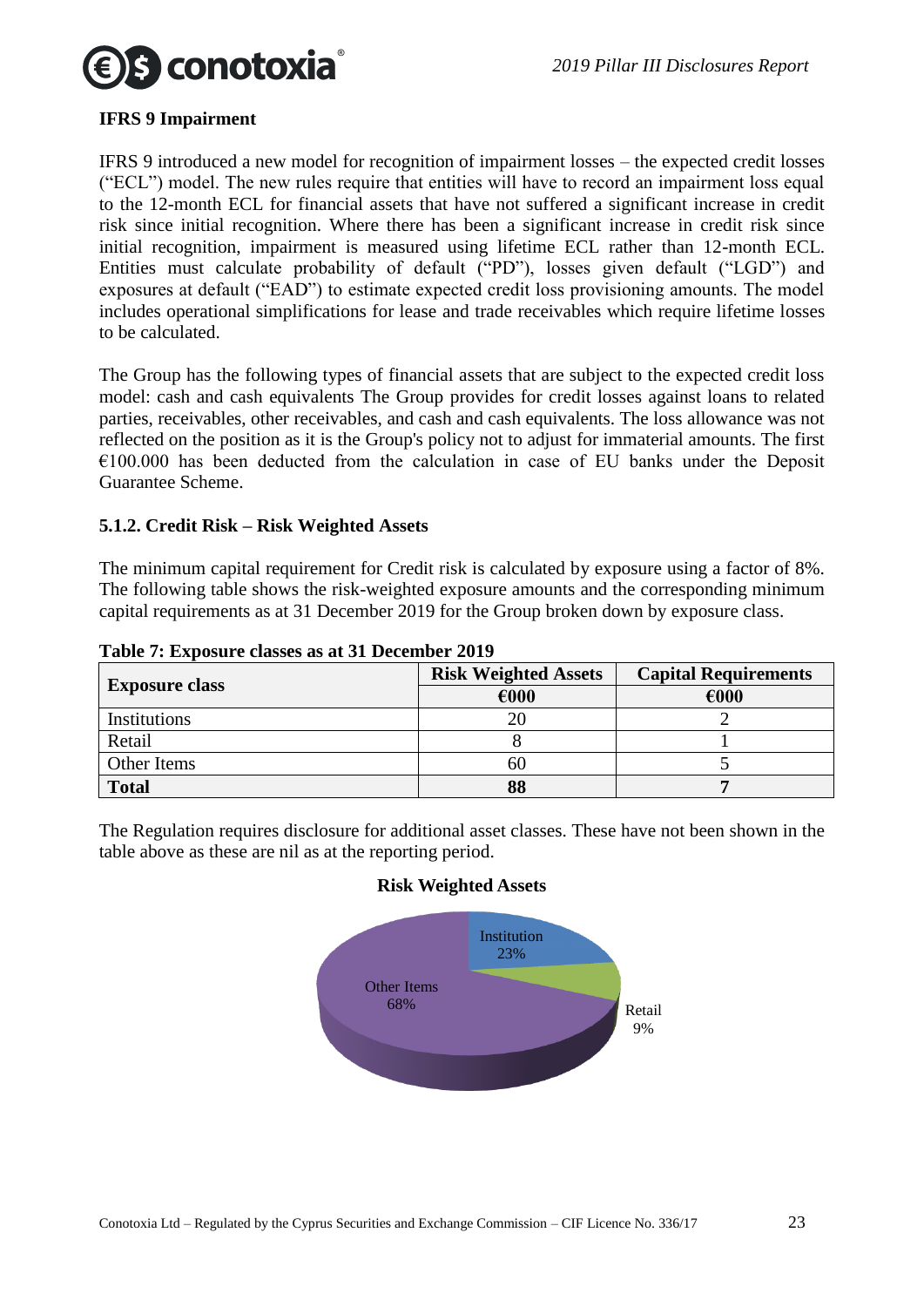## **conotoxia**

#### <span id="page-23-0"></span>**5.1.3. Credit Risk – Risk Weighted Assets by Geographical distribution of the exposure classes**

The Group shall disclose the geographical distribution of the exposures, broken down in significant areas by material exposures classes. The geographical distribution of the exposure classes are as follows:

| <b>Exposure class</b> | <b>Cyprus</b><br>€000 | <b>Poland</b><br>€000 | <b>Total</b><br>€000 |
|-----------------------|-----------------------|-----------------------|----------------------|
| Institutions          |                       |                       | IОI                  |
| Retail                | 10                    |                       |                      |
| Other Items           | OU                    | -                     | 60                   |
| <b>Total</b>          | 70                    | 101                   | 51                   |

### **Table 8: Geographical distribution of the exposure classes**

The Regulation requires disclosure for additional asset classes. These have not been shown in the table above as these are nil as at the reporting period.

### **Geographical Distribution of the Exposures**



### <span id="page-23-1"></span>**5.1.4. Credit Risk – Distribution of exposures by industry**

The Group shall disclose the distribution of the exposures by industry or counterparty type, broken down by exposure classes, including specifying exposure to SMEs, and further detailed if appropriate as follows:

|  |  |  | Table 9: Exposures by industry |
|--|--|--|--------------------------------|
|--|--|--|--------------------------------|

|                       | <b>Banking/Financial</b> | <b>Private</b>           | <b>Other</b> | <b>Total</b> |
|-----------------------|--------------------------|--------------------------|--------------|--------------|
| <b>Exposure class</b> | services                 | <b>Individuals</b>       |              |              |
|                       | €000                     | €000                     | €000         | €000         |
| Institutions          | 01                       |                          |              | 101          |
| Retail                | $\overline{\phantom{0}}$ | 1 U                      | -            | Ю            |
| Other                 | $\overline{\phantom{0}}$ | $\overline{\phantom{0}}$ | 6U           | 60           |
| <b>Total</b>          | <b>01</b>                |                          | 60           | 171          |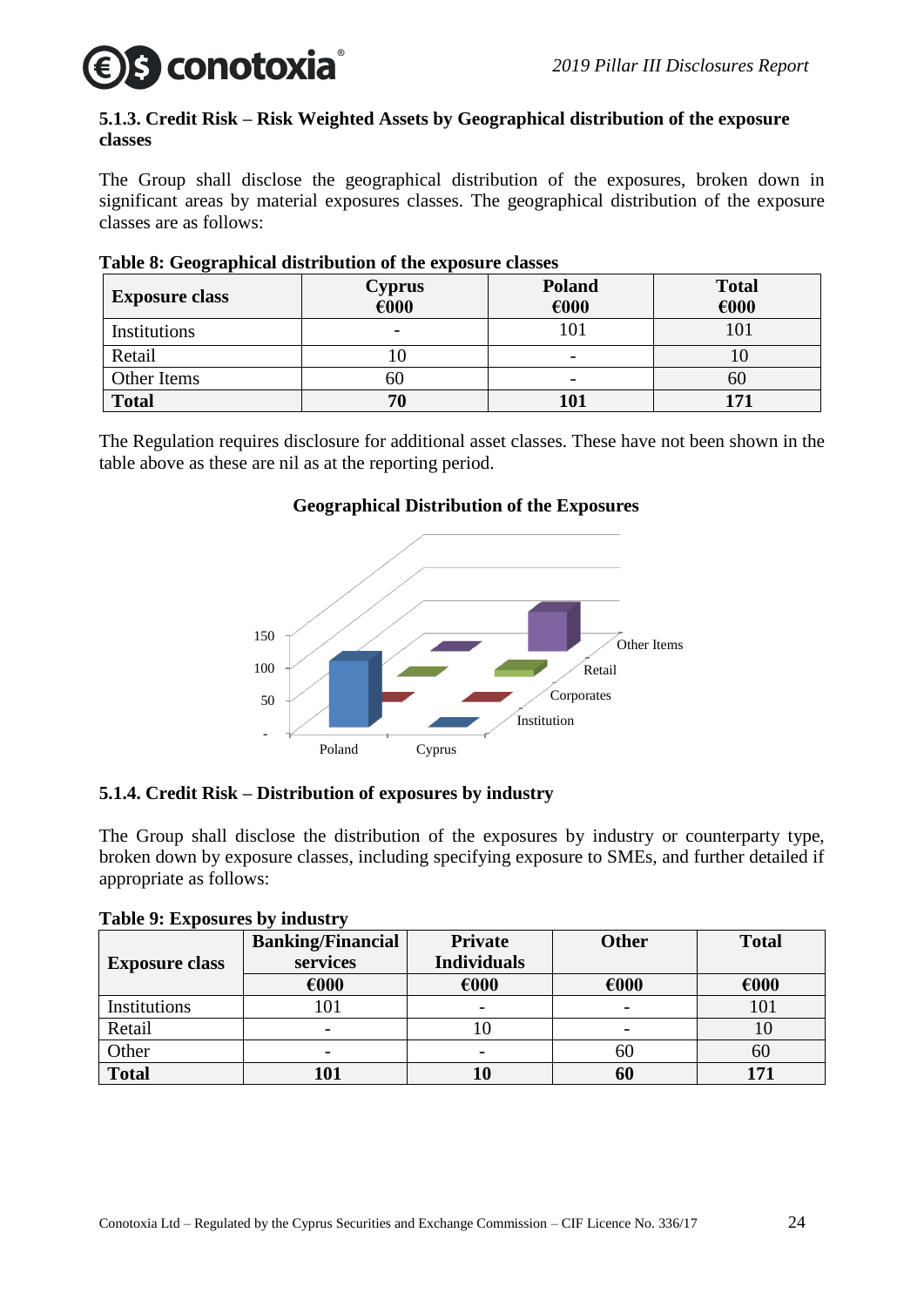## s conotoxia

## **Exposure by Industry**



### <span id="page-24-0"></span>**5.1.5. Residual maturity broken down by exposure classes**

The Group shall disclose the residual maturity breakdown of all the exposures, broken down by exposure classes, as follows:

| <b>Exposure Class</b> | <b>Residual Maturity</b><br>$\leq$ 3 months | <b>Residual Maturity</b><br>$>$ 3 months | <b>Total</b> |
|-----------------------|---------------------------------------------|------------------------------------------|--------------|
|                       | €000                                        | €000                                     | €000         |
| Institutions          | 101                                         |                                          | 101          |
| Retail                |                                             | 10                                       | 10           |
| Other Items           |                                             | 60                                       | 60           |
| <b>Total</b>          | 101                                         | 70                                       | 171          |

#### **Table 10: Residual maturity broken down by exposure class**

#### **Residual Maturity Breakdown**



#### <span id="page-24-1"></span>**5.2. Use of ECAIs**

The Group shall disclose the names of the nominated External Credit Assessment Institutions ("ECAIs") and the exposure values along with the association of the external rating with the credit quality steps.

The Group uses external credit ratings from Moody's. These ratings are used for all relevant exposure classes. The general ECAI association with each credit quality step is as follows: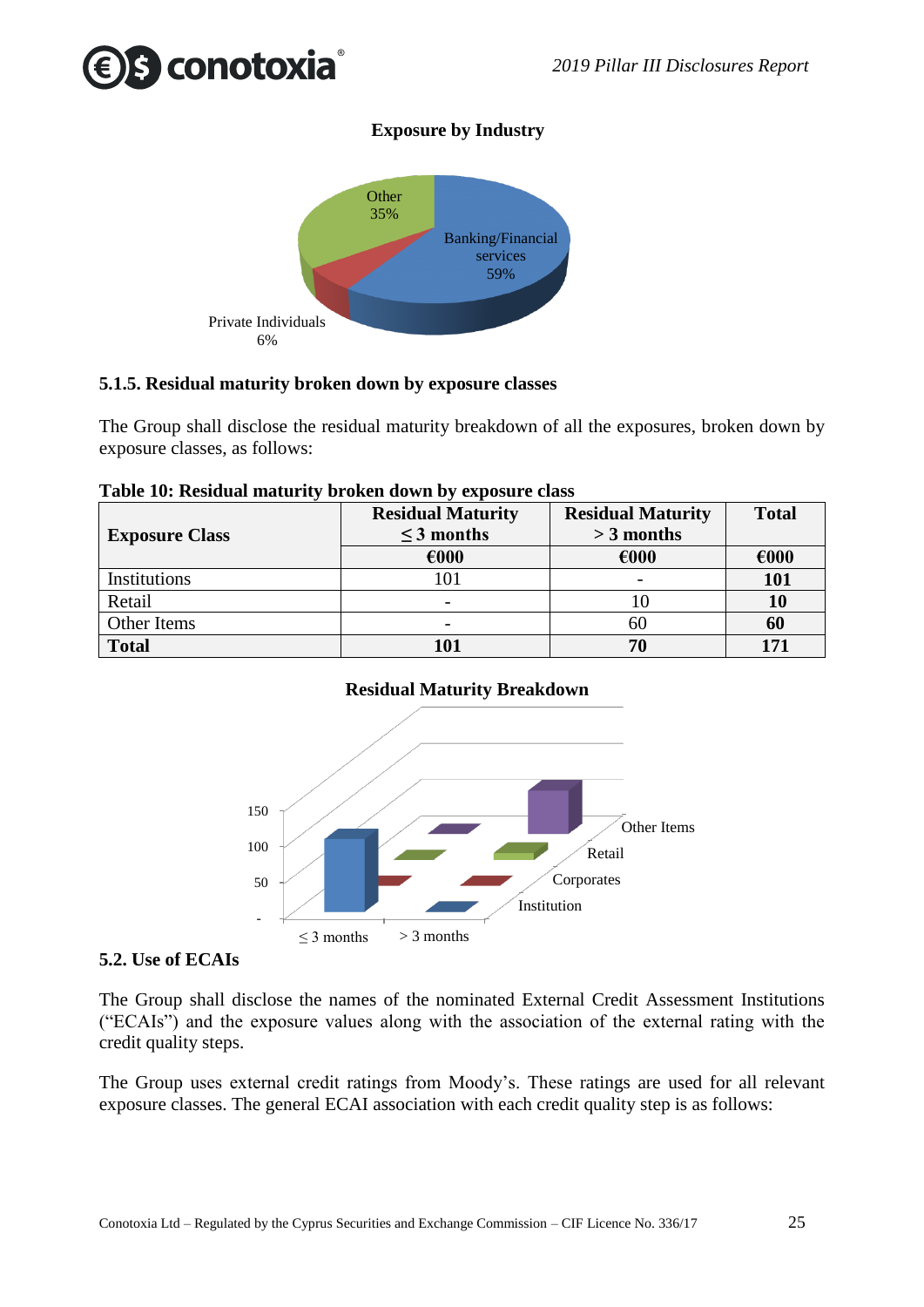

|                               |                   |           | <b>Institutions</b> |                 |                                 |                  |
|-------------------------------|-------------------|-----------|---------------------|-----------------|---------------------------------|------------------|
| <b>Credit</b>                 | Moody's           |           |                     |                 | <b>Credit Assessment method</b> |                  |
| <b>Quality</b><br><b>Step</b> | <b>Rating</b>     | Corporate | Sovereign<br>method | <b>Maturity</b> | <b>Maturity 3</b>               | <b>Sovereign</b> |
|                               |                   |           |                     | $>$ 3 months    | months or less                  |                  |
|                               | Aaa to Aa3        | 20%       | 20%                 | 20%             | 20%                             | 0%               |
| 2                             | A1 to $A3$        | 50%       | 50%                 | 50%             | 20%                             | 20%              |
| 3                             | Baa1 to Baa3      | 100%      | 100%                | 50%             | 20%                             | 50%              |
| 4                             | Bal to Ba3        | 100%      | 100%                | 100%            | 50%                             | 100%             |
| 5                             | B1 to B3          | 150%      | 100%                | 100%            | 50%                             | 100%             |
| 6                             | Caa1 and<br>below | 150%      | 150%                | 150%            | 150%                            | 150%             |

**Table 11: ECAI Association with each credit quality step**

Exposures to unrated institutions are assigned a risk weight according to the credit quality step to which exposures to the central government of the jurisdiction in which the institution is incorporated, as specified in Article 121 of CRR. Notwithstanding the general treatment mentioned above, short term exposures to institutions could receive a favourable risk weight of 20% if specific conditions are met.

The Other Items category includes tangible assets, debtors and prepayments risk weighted at 100%, cash items in the process of collection risk weighted at 20% and cash in hand risk weighted at 0%.

Exposures to corporate clients were risk weighted by 100% risk factor since they were all unrated and were incorporated in countries with no credit rating or with credit assessment up to credit quality step 5.

**Table 12: Breakdown of exposures by asset class and risk weight under the Standardised approach**

|                       | <b>Risk Weight</b> |      |      |      | <b>Total</b> | Of which |
|-----------------------|--------------------|------|------|------|--------------|----------|
| <b>Exposure Class</b> | $0\%$              | 20%  | 75%  | 100% |              | unrated  |
|                       | €000               | €000 | €000 | €000 | €000         | €000     |
| Institution           |                    | 101  |      |      | 101          |          |
| Retail                |                    | -    | 10   |      | 10           | 10       |
| Other Items           |                    | -    |      | 60   | 60           | 60       |
| <b>Total</b>          |                    | 101  | 10   | 60   | 171          | 70       |

The table below presents exposure values before and after credit risk mitigation of the Group, corresponding to Credit Quality Steps (CQS). The values before credit risk mitigation represent the initial exposure value net of value adjustments while the values after credit risk mitigation represent exposures taking into account the eligible financial collateral funded and unfunded credit protection

| Table 13: Exposures before and after credit risk mitigation as at 31 December 2019 |  |
|------------------------------------------------------------------------------------|--|
|                                                                                    |  |

| <b>Credit Quality Step</b> | <b>Exposure values before</b><br>credit risk mitigation<br>€000 | <b>Exposure values after credit</b><br>risk mitigation<br>€000 |
|----------------------------|-----------------------------------------------------------------|----------------------------------------------------------------|
| COS <sub>2</sub>           |                                                                 |                                                                |
| Unrated                    |                                                                 | 70                                                             |
| <b>Total</b>               |                                                                 | 171                                                            |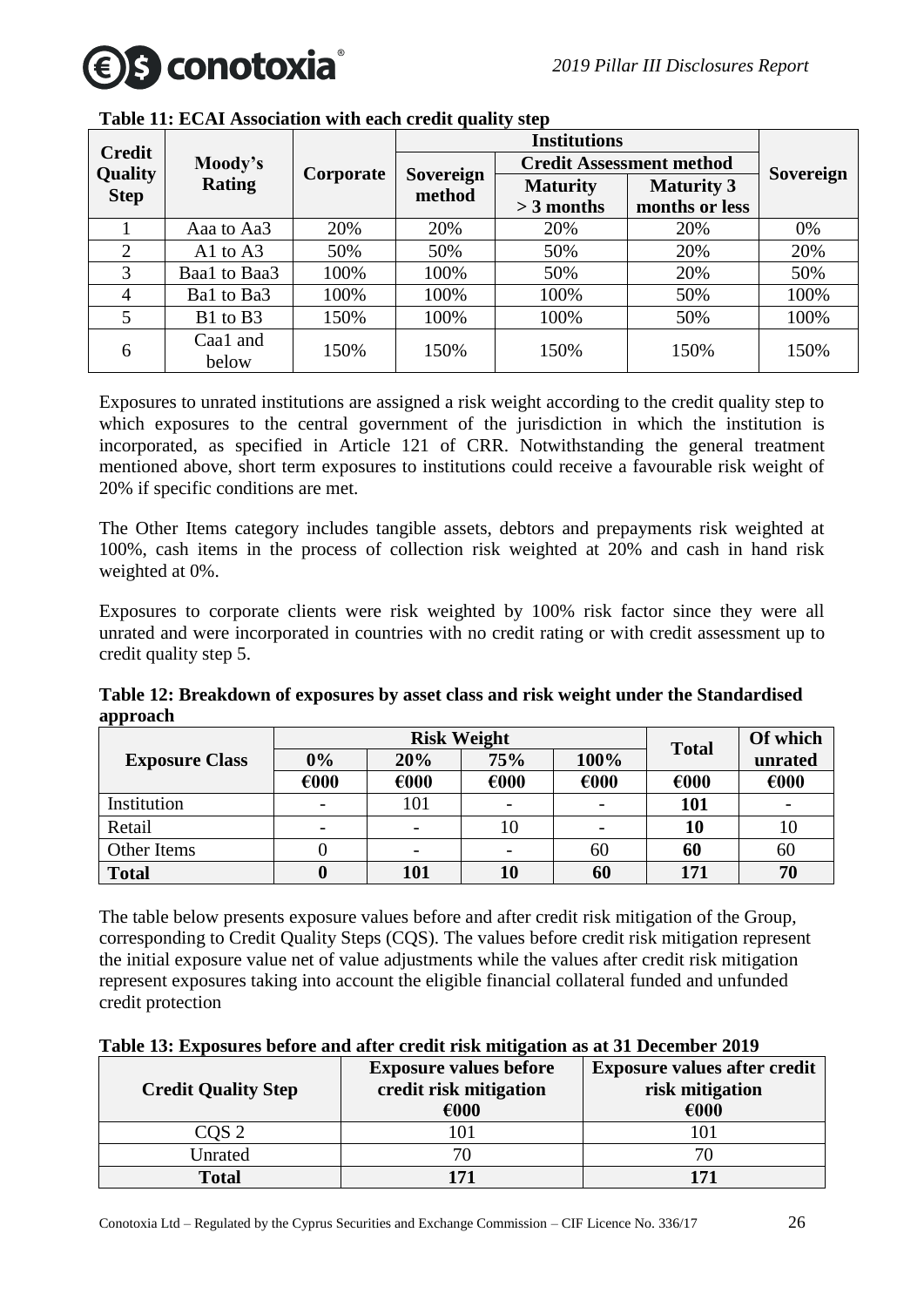

#### <span id="page-26-0"></span>**5.3. Market Risk**

Market risk can be defined as the risk of losses in on and off-balance sheet positions arising from adverse movements in market prices. From a regulatory perspective, market risk stems from all foreign exchange risk positions in the whole balance sheet.

As a "Limited Licence", the Group does not deal for its own account. Market risk is therefore limited to movements in foreign exchange rates.

#### <span id="page-26-1"></span>**5.3.1. Foreign Exchange Risk**

The Group's reporting currency is Euro. Foreign currency risk arises when future commercial transactions and recognized assets and liabilities are denominated in a currency that is not the Group's functional currency.

If the sum of the Group's overall net foreign-exchange position and its net gold position exceeds 2% of its total own funds, the Group calculates own funds requirements for foreign exchange risk. The own funds requirement for foreign exchange risk is the sum of its overall net foreignexchange positions and its net gold position in the reporting currency, multiplied by 8%.

The foreign exchange risk is effectively managed by setting and controlling foreign exchange risk limits, such as through the establishment of maximum value of exposure to a particular currency pair as well as through the utilization of sensitivity analysis.

The Group's foreign exchange risk capital requirement is  $E1k$  emanating from a net foreign exchange exposure of  $E11k$  based on the latest relevant calculations of the capital requirements, as at 31 December 2019.

#### **Closely Correlated Currencies**

Following the EBA's Final draft Implementing Technical Standards on Closely Correlated Currencies under Article 354 (3) of CRR, the Group may apply lower own funds requirements against positions in relevant closely correlated currencies as those are disclosed by EBA. In this respect, for the calculation of the foreign exchange risk for matched positions on closely correlated currencies, a capital requirement of 4% instead of 8% is used.

The Group's positions in non-reporting currencies and gold for the period were zero.

#### <span id="page-26-2"></span>**5.3.2. Interest Rate Risk**

Interest rate risk is the risk that the value of financial instruments will fluctuate due to changes in market interest rates. The Group's income and operating cash flows are substantially independent of changes in market interest rates. Other than cash at bank, which attracts interest at normal commercial rates, the Group has no other significant interest bearing financial assets or liabilities.

The Group's management monitors the interest rate fluctuations on a continuous basis and acts accordingly.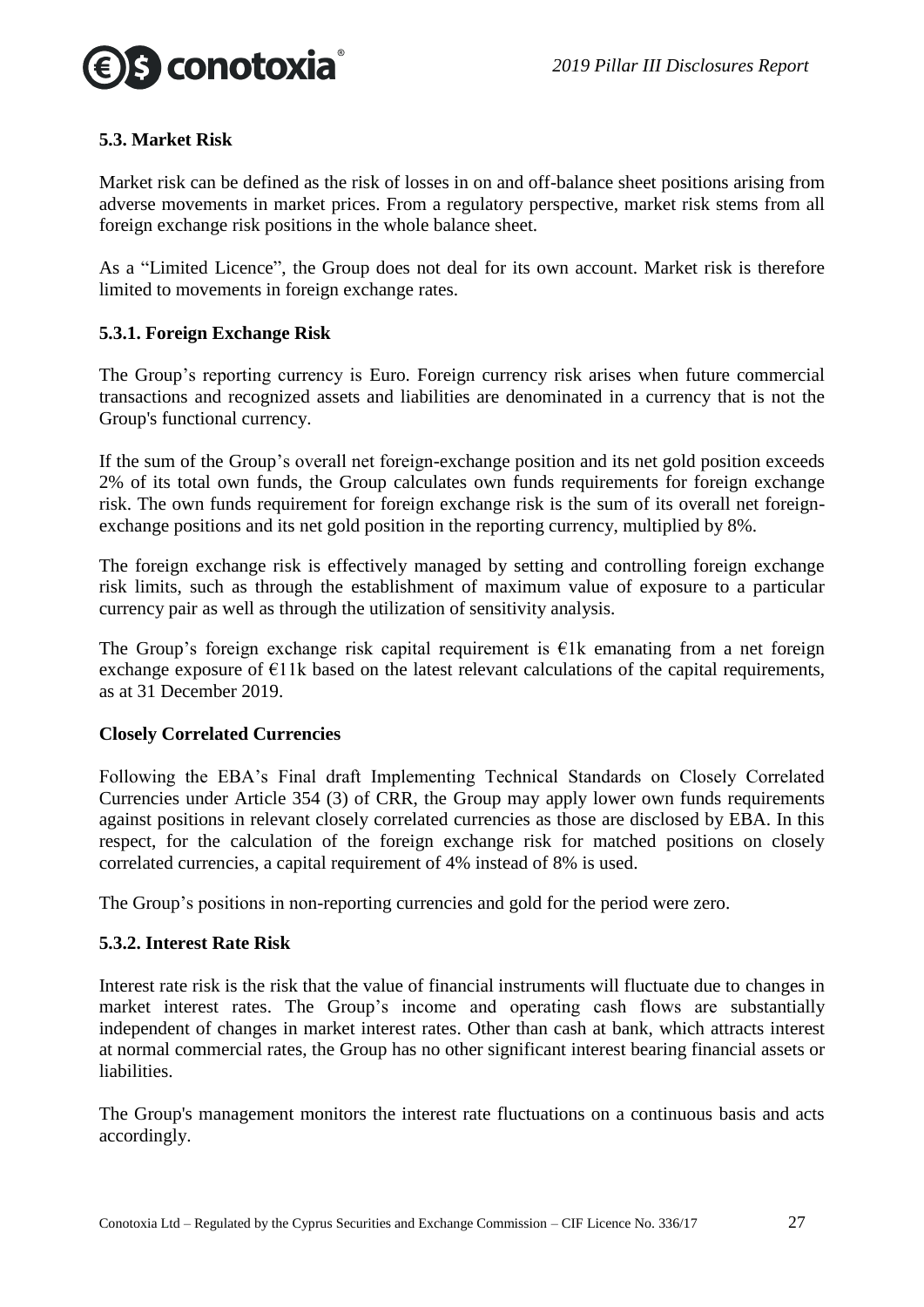## s conotoxia

#### <span id="page-27-0"></span>**5.4. Operational Risk**

Operational risk means the risk of loss resulting from inadequate or failed internal processes, people and systems or from external events. Operational risk includes legal risk but excludes strategic and reputational risk.

The following list presents some event-type categories, included in operational risk, with some examples for each category:

| <b>Internal Fraud</b>                                          | • misappropriation of assets;<br>· tax evasion;<br>• intentional mismarking of positions;<br>• bribery.             |  |
|----------------------------------------------------------------|---------------------------------------------------------------------------------------------------------------------|--|
| <b>External Fraud</b>                                          | • theft of information;<br>• hacking damage;<br>• third-party theft;<br>• forgery.                                  |  |
| <b>Employment Practices and</b><br><b>Workplace Safety</b>     | · discrimination;<br>• workers compensation;<br>• employee health;<br>· safety.                                     |  |
| <b>Clients, Products, &amp;</b><br><b>Business Practice</b>    | • market manipulation;<br>· antitrust;<br>• improper trade;                                                         |  |
| <b>Damage to physical assets</b>                               | • damage to physical assets from a natural<br>disaster, e.g. earthquake                                             |  |
| <b>Business Disruption &amp;</b><br><b>Systems Failures</b>    | • utility disruptions;<br>• software failures:<br>• hardware failures.                                              |  |
| <b>Execution, Delivery, &amp;</b><br><b>Process Management</b> | · data entry errors;<br>• accounting errors;<br>• failed mandatory reporting;<br>• negligent loss of Client assets. |  |

The Group manages operational risk through a control-based environment in which processes are documented and transactions are reconciled and monitored. This is supported by continuous monitoring of operational risk incidents to ensure that past failures are not repeated. Furthermore, the Group has in place policies and processes whose implementation assists with the evaluation and management of any exposures to operational risk.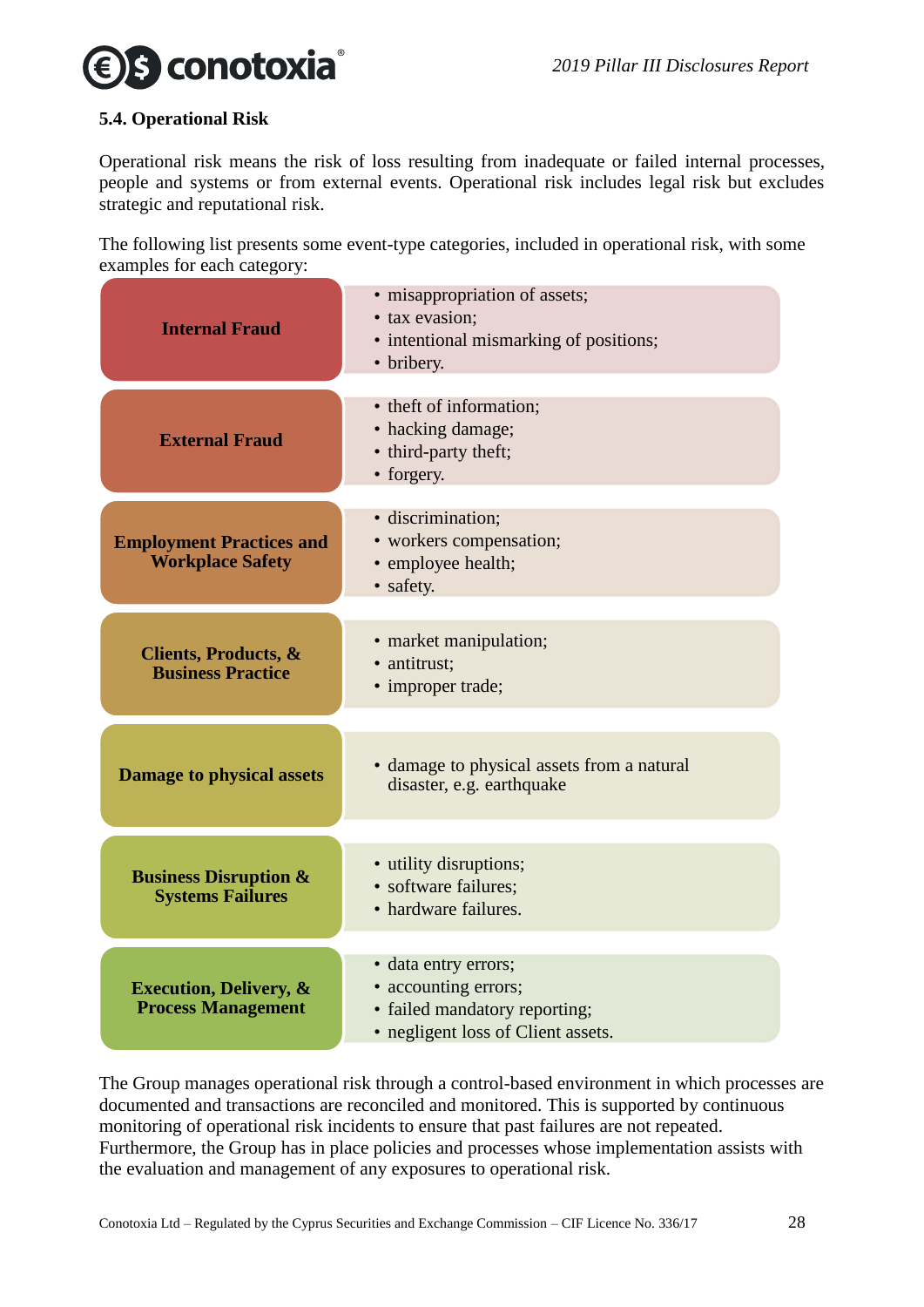# S conotoxia

The Group has implemented an operational risk management framework designed to ensure that operational risks are assessed, mitigated and reported in a consistent manner consisting of, inter alia, the following components:

- Maintaining a four-eye structure and implementing board oversight over the strategic decisions made by the heads of departments;
- A Disaster Recovery Plan has been designed in order to be used in the event of a force majeure affecting the Group's internal systems and databases; and
- Maintenance of Risk Registers in the Context of the ICAAP;
- A Business Continuity Plan has been implemented which helps protect all of the Group's information databases including data, records and facilities.
- The majority of actions occurring in the Group's systems are automated and therefore it is less likely that a human error will occur;
- Review of risks and controls as part of the Internal Audit function;
- Regular review and updating of the Group's policies;

Following the outbreak of COVID-19 in Cyprus, the Firm has taken the required measures to ensure that its employees have access to its technology infrastructures necessary for the completion of their tasks and that additional system for critical functions are being provided. In this respect, the Business Continuity Plan has been amended accordingly.

### <span id="page-28-0"></span>**5.4.1. Fixed Overheads Requirements**

Following the CRDIV implementation, Operational Risk is replaced by Fixed Overheads requirements for "Limited Licence" CIFs (under Article 95(1) of the CRR, pursuant to Article 97 of the CRR.

The purpose of this requirement is to enable CIFs to protect their investors in case of winding down or restructuring their activities and to hold sufficient financial resources to withstand operational expenses over an appropriate period of time. In this respect, the Group is required to hold eligible capital of at least one-quarter of the fixed overheads of the previous year based on the most recent audited annual financial statements, or projected fixed overheads in the case where an investment firm has not completed business for one year.

In addition to holding eligible capital of at least one-quarter of the fixed overheads of the previous year, CIFs have to calculate their total risk exposure based on fixed overheads. The Total Risk Exposure Amount for Limited Licence CIFs is the higher of the Total risk exposure amount (excluding Operational Risk) and the Fixed Overhead of the preceding year (or projected expenses as applicable) (x 12.5 x 25%). The Group's Fixed Overheads Risk Exposure amount based on the Consolidated Management Accounts for the period up to 31 December 2019 is provided by the table below:

| <b>Fixed</b><br><b>Overheads</b> | <b>Fixed</b><br><b>Overheads</b><br><b>Requirements</b> | <b>Fixed Overheads</b><br><b>Risk Exposure</b><br><b>Amount</b> | <b>Additional</b><br><b>Exposure</b><br><b>Amount</b> | <b>Total Risk</b><br><b>Exposure</b><br><b>Amount</b> |
|----------------------------------|---------------------------------------------------------|-----------------------------------------------------------------|-------------------------------------------------------|-------------------------------------------------------|
| $\epsilon$ '000                  | $\epsilon$ '000                                         | $\epsilon$ '000                                                 | $\epsilon$ '000                                       | $\epsilon$ '000                                       |
| 851                              | 213                                                     | 2,659                                                           | 2,561                                                 | 2,659                                                 |

In this respect, the Fixed Overheads risk exposure amount is  $E2,659k$  which is greater than the sum of the Credit Risk and Market Risk exposure which is €98k.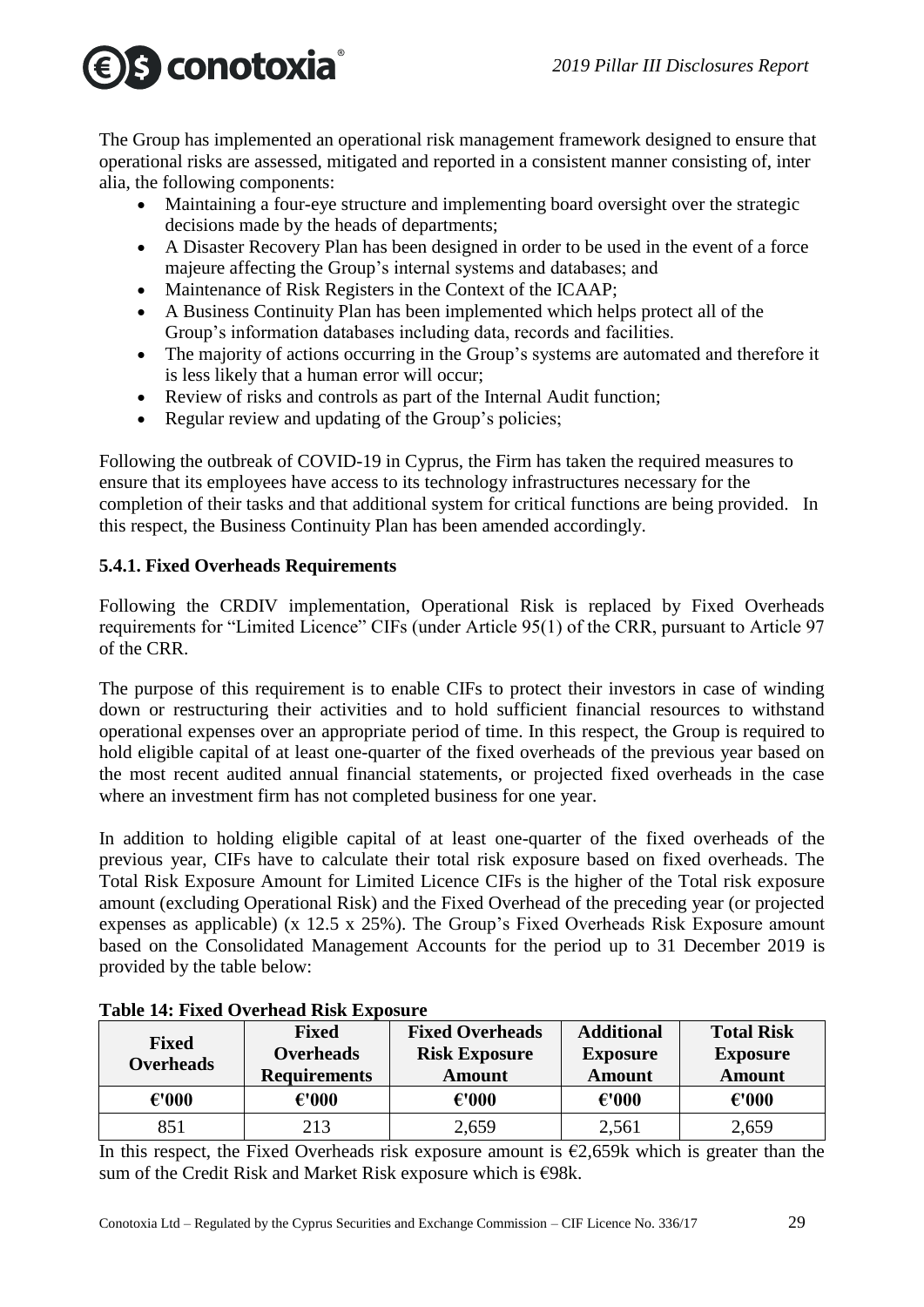

#### <span id="page-29-0"></span>**6. OTHER RISKS**

#### <span id="page-29-1"></span>**6.1. Concentration Risk**

Concentration Risk includes large individual exposures and significant exposures to companies whose likelihood of default is driven by common underlying factors such as the economy, geographical location, instrument type etc.

Concentration risk was partly addressed through diversification of counterparties, namely banking institutions. Moreover, the Group's experience in the collection of trade receivables has never caused debts which are past due and have to be impaired. The Group has a policy in place to monitor debts overdue by preparing debtors ageing reports.

#### **Large Exposures**

A large exposure is defined as the total exposure of a firm to a client or group of connected clients, in the banking book and its value is equal to or exceeds 10% of its eligible capital. Furthermore and where the amount of  $E150$  million is higher than 25 % of the institution's eligible capital the value of the exposure, after taking into account the effect of credit risk mitigation in accordance with Articles 399 to 403 shall not exceed a reasonable limit in terms of the institution's eligible capital. That limit shall be determined by the institution in accordance with the policies and procedures referred to in Article 81 of Directive 2013/36/EU, to address and control concentration risk. This limit shall not exceed 100 % of the institution's eligible capital.

The Group is not subject to the Large Exposures regime, in accordance with Article 388 of the CRR. Nevertheless, according to Paragraph 61- Limitations on exposures to directors and shareholders of the Directive, CIF is not allowed to have exposures to all directors more than 1% and to all shareholders that are not an institution, more than 2% of its eligible capital. Exposures to shareholders and directors are monitored and kept within the limits.

The Group's exposures are within the limits and as such no further actions are required.

#### <span id="page-29-2"></span>**6.2. Reputation Risk**

Reputation risk is the current or prospective risk to earnings and capital arising from an adverse perception of the image of the Group on the part of customers, counterparties, shareholders, investors or regulators. Reputation risk could be triggered by poor performance, the loss of one or more of the Group's key directors, the loss of large customers, poor customer service, fraud or theft, customer claims, legal action and regulatory fines.

The Group has transparent policies and procedures in place when dealing with possible customer complaints in order to provide the best possible assistance and service under such circumstances. The possibility of having to deal with customer claims is very low as the Group provides high quality services to customers.

#### <span id="page-29-3"></span>**6.3. Strategic Risk**

Strategic Risk could occur as a result of adverse business decisions, improper implementation of decisions or lack of responsiveness to changes in the business environment. The Group's exposure to strategic risk is moderate as policies and procedures to minimize this type of risk are implemented in the overall strategy.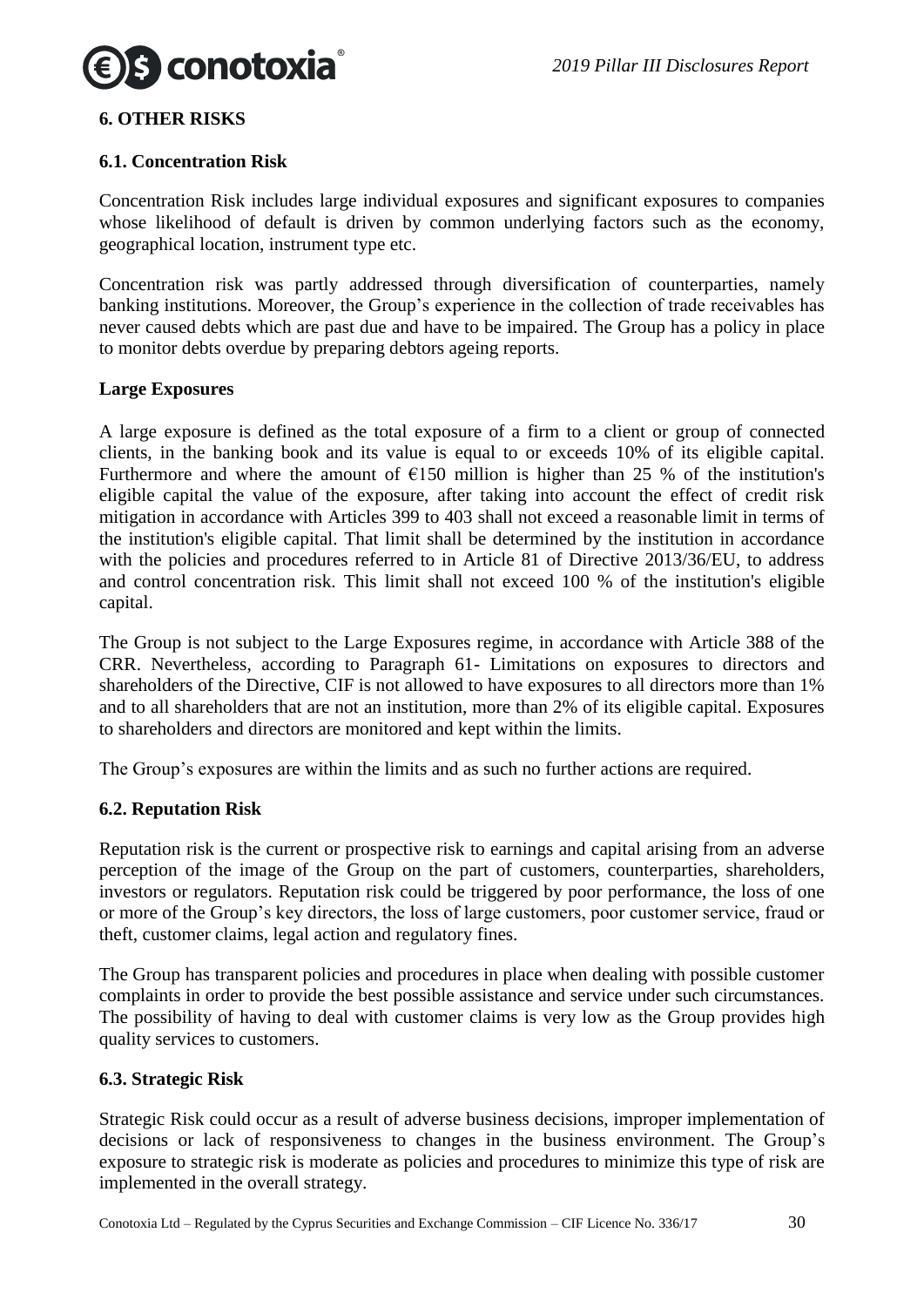

#### <span id="page-30-0"></span>**6.4. Business Risk**

Business Risk includes the current or prospective risk to earnings and capital arising from changes in the business environment including the effects of deterioration in economic conditions. Research on economic and market forecasts are conducted with a view to minimize the Group's exposure to business risk. These are analyzed and taken into consideration when implementing the Group's strategy.

#### <span id="page-30-1"></span>**6.5. Capital Risk Management**

Capital Risk is the risk that the Group will not comply with capital adequacy requirements. The Group's objectives when managing capital are to safeguard the Group's ability to continue as a going concern in order to provide returns for shareholders and benefits for other stakeholders. The Group has a regulatory obligation to monitor and implement policies and procedures for capital risk management. Specifically, the Group is required to test its capital against regulatory requirements and has to maintain a minimum level of capital. This ultimately ensures the going concern of the Group. Such procedures are explained in the Procedures Manual.

The Group is further required to report on its capital adequacy quarterly and has to maintain at all times a minimum total capital adequacy ratio which is set at 8%. The capital adequacy ratio expresses the capital base of the Group as a proportion of the total risk weighted assets. Management monitors such reporting and has policies and procedures in place to help meet the specific regulatory requirements. This is achieved through the preparation on a monthly basis of management accounts to monitor the financial and capital position.

#### <span id="page-30-2"></span>**6.6. Regulatory Risk**

Regulatory risk is the risk the Group faces by not complying with relevant Laws and Directives issued by its supervisory body. If materialized, regulatory risk could trigger the effects of reputation and strategic risk. The Group has documented procedures and policies based on the requirements of relevant Laws and Directives issued by the Commission; these can be found in the Procedures Manual. Compliance with these procedures and policies are further assessed and reviewed by the Internal Auditors and suggestions for improvement are implemented by management. The Internal Auditors evaluate and test the effectiveness of the Group's control framework at least annually. Therefore the risk of non-compliance is very low.

#### <span id="page-30-3"></span>**6.7. Legal and Compliance Risk**

Legal and Compliance Risk could arise as a result of breaches or non-compliance with legislation, regulations, agreements or ethical standards and have an effect on earnings and capital. Following the replacement of the Law 144(I)/2007 by Law 87(I)/2017 for the purpose of harmonization with MIFID II, several regulatory changes were applied that may cause the Group's exposure to compliance risk. The Group among others is also exposed to legal and compliance risk arising from inability or inadequate arrangements to comply with the requirements related to the:

- Product Governance (Circular C236, Directive DI87-01),
- New rules governing derivatives on virtual currencies (Circular C268),
- Commission Delegated Regulation of 8 June 2016 of the European Parliament and of the Council with regard to regulatory technical standards for the annual publication by investment firms of information on the identity of execution venues and on the quality of execution,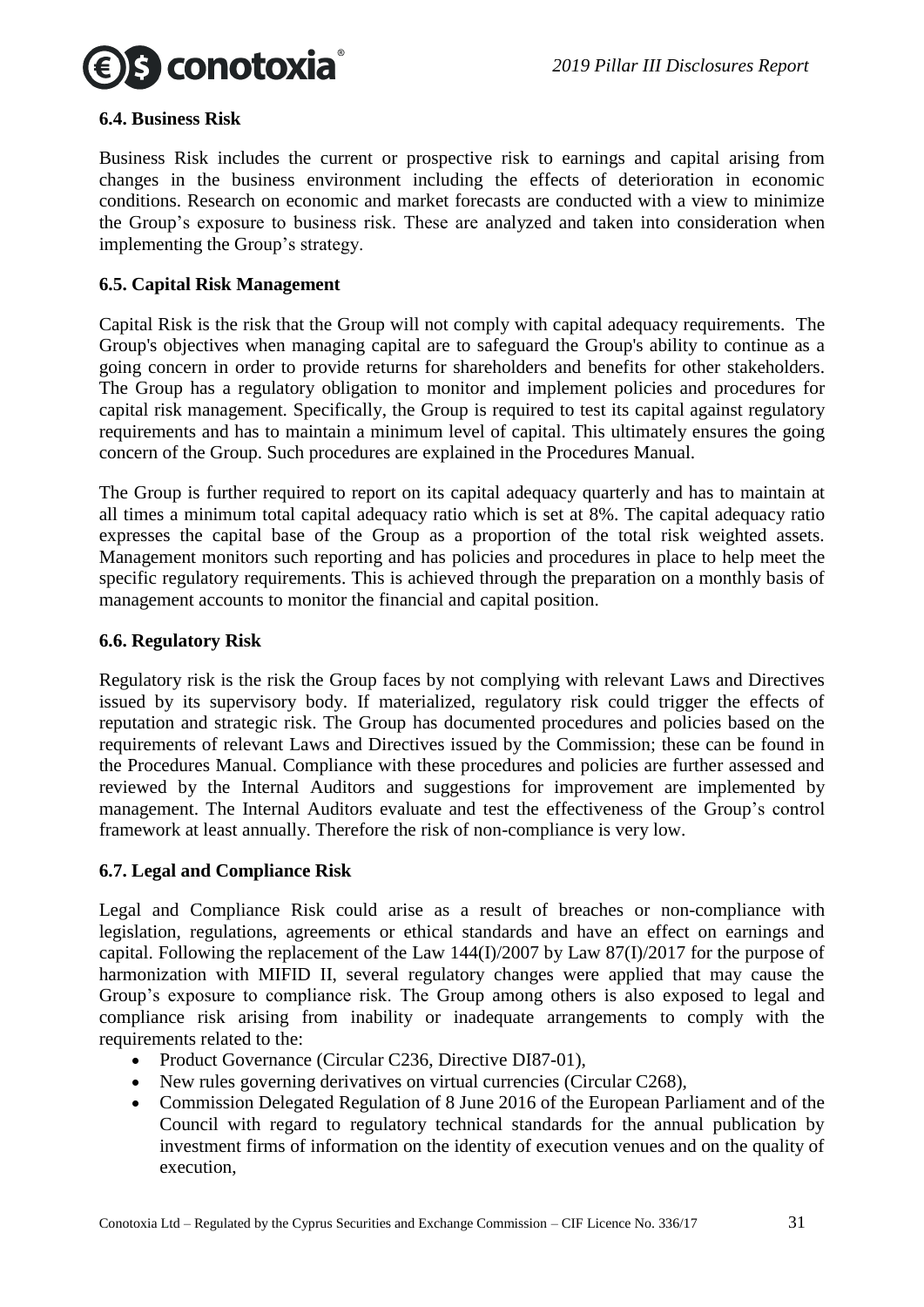

- Policy Statement on the Risk Management Arrangements of Cyprus Investment Firms Providing Investment Services in CFDs,
- European Securities and Markets Authority Decision (EU) 2019/155 of 23 January 2019 renewing the product intervention measures relating to the marketing, distribution or sale of contracts for differences to retail clients,
- Provisions of the General Data Protection Regulation (GDPR) 2016/679 and
- $\bullet$  4<sup>th</sup> AML Directive (Directive (EU) 2015/849)
- $\bullet$  5<sup>th</sup> AML Directive (Directive (EU) 2015/849)
- EMIR Refit

The probability of such risks occurring is relatively low due to the detailed internal procedures and policies implemented by the Group and regular reviews by the Internal Auditors. The structure of the Group is such to promote clear coordination of duties and the management consists of individuals of suitable professional experience, ethos and integrity, who have accepted responsibility for setting and achieving the Group's strategic targets and goals. In addition, the Board meets at least annually to discuss such issues and any suggestions to enhance compliance are implemented by management. Finally and with respect the Implications of NBP, the Group has contractual agreements with solely with European Economic Area regulated entities and as such is not required to maintain a minimum additional capital buffer.

#### <span id="page-31-0"></span>**6.8. IT Risk**

IT risk could occur as a result of inadequate information technology and processing, or arise from an inadequate IT strategy and policy or inadequate use of the Group's information technology. Specifically, policies have been implemented regarding back-up procedures, software maintenance, hardware maintenance, use of the internet and anti-virus procedures. Materialization of this risk has been minimized to the lowest possible level.

#### <span id="page-31-1"></span>**6.9. Risk Reporting**

The Group maintains a system in place to record any risk event incurred on a special form duly completed by personnel of each department and is submitted to the Compliance officer and Risk manager when such event occur.

#### <span id="page-31-2"></span>**6.10. Liquidity Risk**

Liquidity risk is defined as the risk when the maturity of assets and liabilities does not match. An unmatched position potentially enhances profitability, but can also increase the risk of losses. The Group has policies and procedures with the object of minimizing such losses.

#### <span id="page-31-3"></span>**6.11. Conduct Risk**

Conduct risk is defined as the risk of an action, by an individual, financial institution or the industry as a whole, which leads to customer detriment or, undermines market integrity. This can bring sanctions and negative publicity. Moreover, EBA has defined conduct risk as the current or prospective risk of losses to an institution arising from inappropriate supply of financial services including cases of wilful or negligent misconduct. Consequently, conduct risk arises from failures of designated liquidity providers located in third countries associated with the Group.

As part of risk management policy and tools, the Group has procedures in place to diversify its liquidity providers and monitor their financial position on an on-going basis. The financial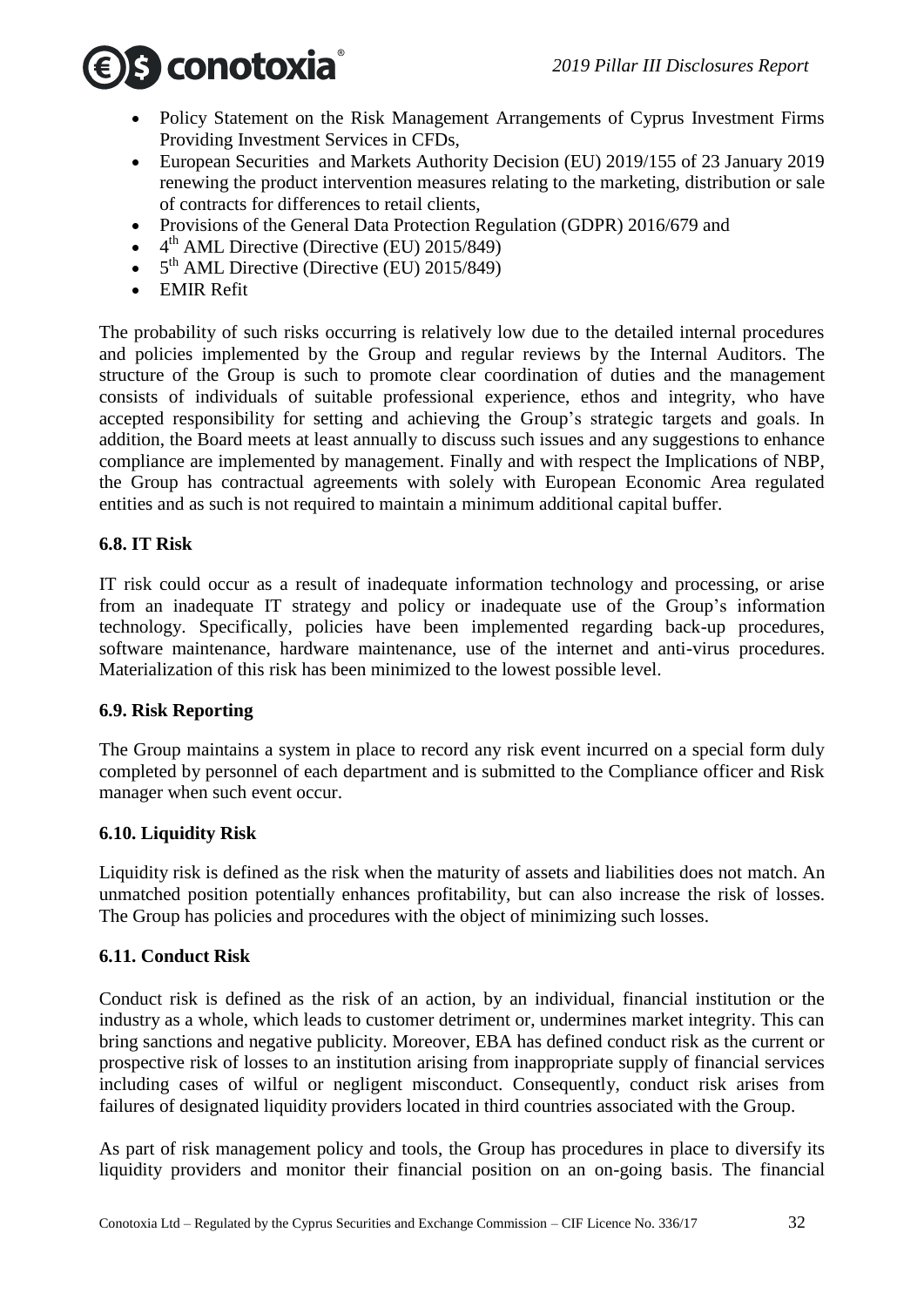

soundness of the liquidity providers is closely monitored and the Group is ready to switch to alternative LPs, if necessary. Furthermore, the receivable/payable amounts with the LPs are monitored on a daily basis. In particular, the Group examines its existing procedures and arrangements with respect to the products offered and services provided.

Further to the above, the agreement of MoUs between CySEC and FCA is expected to maintain investors' protection via the appropriate communications channels between the two competent authorities and as such nay negative impact on the Group's risk profile due to hard Brexit Scenario is mitigated.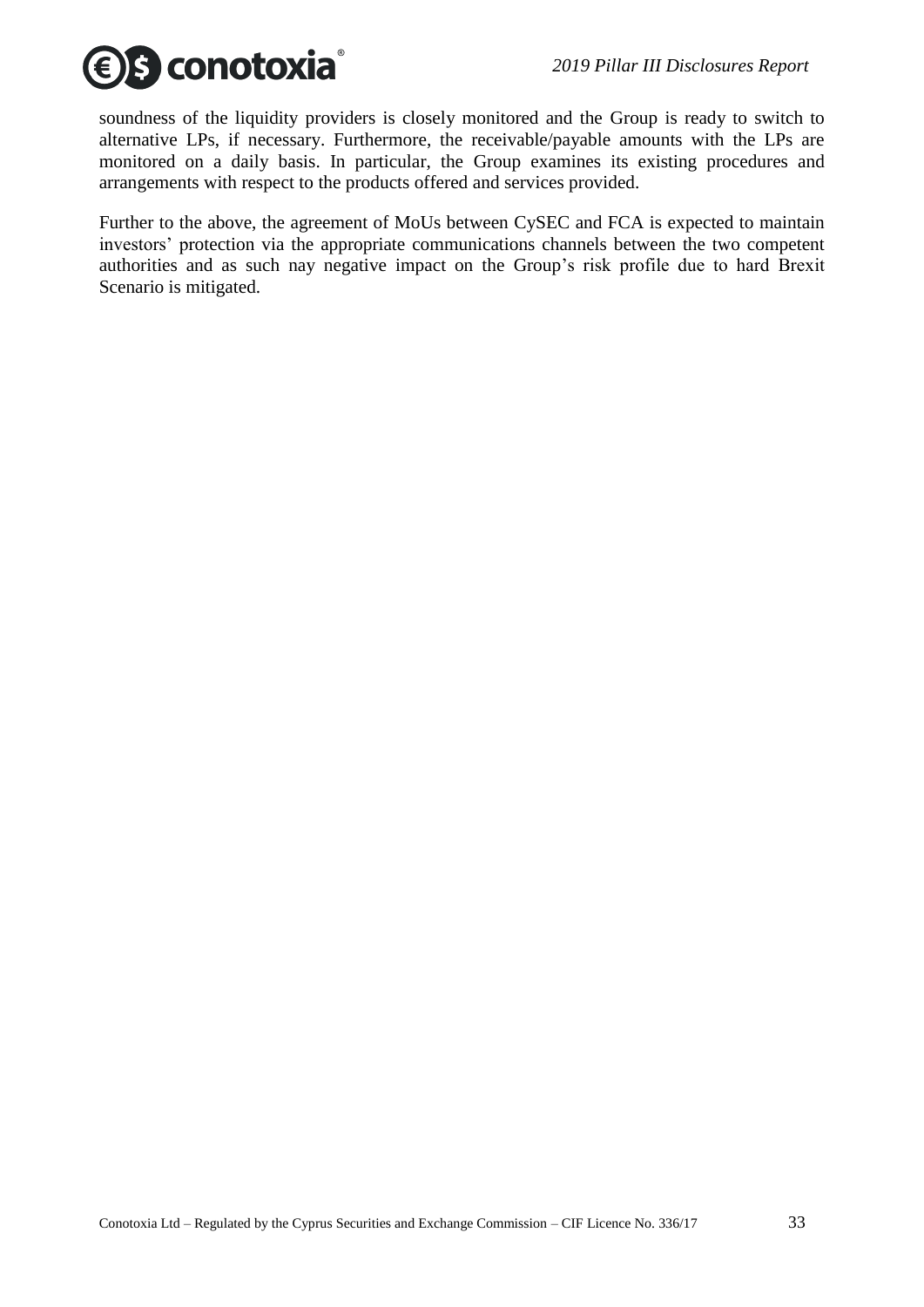

#### <span id="page-33-0"></span>**7. REMUNERATION POLICY**

The Group has established a remuneration policy, which its purpose is to set out the remuneration practices of the Group taking into consideration the salaries and benefits of the staff, in accordance with the provisions of Directive as well as the Circular 031 (Circular 031 has been issued in place of Guidelines GD-IF-07 for the correct filing purposes) on remuneration policies and practices, where these comply with specific principles in a way and to the extent that is appropriate to the Group's size, internal organization and the nature, scope and complexity of its activities. Furthermore, the Group's remuneration strategy is designed to reward and motivate the people who are committed to maintaining a long term career with the Group and performing their role in the interests of the Group.

The design of the Policy is approved by the people who effectively direct the business of the Group, after taking advice from the compliance function, and implemented by appropriate functions to promote effective corporate governance. The people who effectively direct the business are responsible for the implementation of remuneration policies and practices and for preventing and dealing with any relevant risks, that remuneration policies and practices can create. The Board discusses remuneration policy matters at least annually.

Furthermore, the Policy also benefits from the full support of senior management or, where appropriate, the supervisory function, so that necessary steps can be taken to ensure that relevant persons effectively comply with the conflicts of interest and conduct of business policies and procedure Moreover, the Policy adopts and maintains measures enabling them to effectively identify where the relevant person fails to act in the best interest of the client and to take remedial action.

Finally, the Group's remuneration policy aims to (i) provide for sufficient incentives so as for the Group's employees , to achieve the business targets, (ii) deliver an appropriate link between reward and performance whilst at the same time become a comprehensive, consistent and effective risk management tool that prevents excessive risk taking and/or undesirable practices in light of financial incentives schemes that may be implemented by the Group in future, which could lead to compliance risks for the Group in the long-run. This Policy is designed in such a way aiming not to create incentives and enforce reasonable measures to prevent any incentives that may lead persons to favor their own interests, or the Group's interests, to the potential detriment of clients.

#### <span id="page-33-1"></span>**7.1. Remuneration System**

The Group 's remuneration system and policy is concerned with practices of the Group for those categories of staff whose professional activities have a material impact on its risk profile, i.e. the Senior Management and members of the Board; the said practices are established to ensure that the rewards for the executive management are linked to the Group's performance, to provide an incentive to achieve the key business aims and deliver an appropriate link between reward and performance whilst ensuring base salary levels are not set at artificially low levels. The Group uses remuneration as a significant method of attracting and retaining key employees whose talent can contribute to the Group's short and long term success.

The remuneration mechanisms employed are well known management and human resources tools in order to determine the remuneration of each staff member. In addition, other factors that taken into account for the Remuneration of the Group's employees is the following: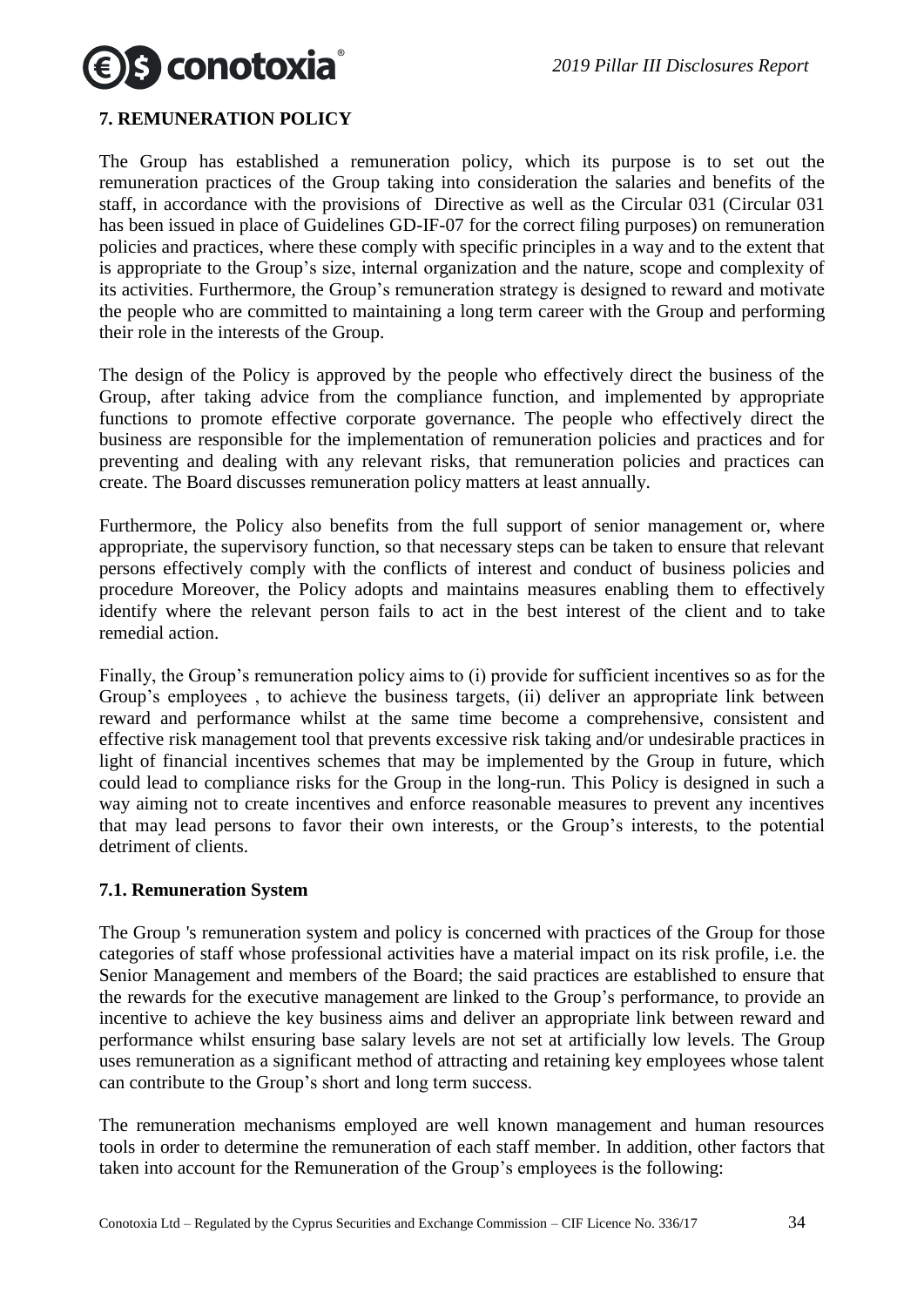

- The financial viability of the Group,
- The general financial situation and the state in which the Group operates,
- Each employee's personal objectives (such as personal development, compliance with the Group's systems and controls, compliance with regulatory requirements, commitment and work ethics) performance evaluation and the rating received based on their annual performance in relation to the objectives set up at the beginning of the period,
- Each employee's professional conduct with clients (such as acting in the best interest of the Client, fair treatment of clients and inducing client satisfaction), as applicable.

The remuneration system takes into account the highly competitive sector in which the Group operates, and the considerable amount of resources the Group invests in each member of the staff. The remuneration includes all forms of benefits provided by the Group to its staff and can be Financial or non-Financial remuneration.

It is noted that the Group has taken into account its size, internal organisation and the nature, the scope and the complexity of its activities and it does not deem necessary the establishment of a specific remuneration committee. Decisions on these matters are taken on a Board level while the remuneration policy is periodically reviewed.

The remuneration varies for different positions/roles depending on each position's actual functional requirements, and it is set at levels which reflect the educational level, experience, accountability, and responsibility needed for a staff member to perform each position/role. The remuneration is also set in comparison with standard market practices employed by the other market participants/ competitors. Furthermore, the employee's personal goals and performance evaluation in relation to the objectives set up at the beginning of the period and the employee's professional conduct with clients are taken into account in order to determine the remuneration.

The total remuneration of staff currently consists of a fixed and may include a variable component. The Fixed Remuneration (FR) varies for different positions/roles depending on each position's actual functional requirements, and it is set at levels which reflect the educational level, professional experience, accountability, competence and responsibility needed for an employee to perform each position/role. The Policy is also set in comparison with standard market practices employed by the other market participants/competitors.

Moreover, the Group's has in place a 'variable Remuneration scheme' whereby the all employees and the members of the Board of Directors may receive variable Remuneration via the Group's payroll system, via wire transfer on the employee's name in addition to their monthly fixed salary. The variable remuneration is a performance-based remuneration which motivated and rewards staff members based on their results in relation with the targets set in the beginning of the year. Moreover, the Group does not award, pay or provide guaranteed variable Remuneration.

Moreover, the Group has identified the following four main groups that will receive variable remuneration:

- a) Senior management staff (including executive and non-executive Directors);
- b) Control functions (Compliance, Internal Audit and Risk Manager);
- c) Heads of Investment Services Departments;
- d) Any employee receiving total remuneration that takes them into the same remuneration bracket as senior management and risk takers, whose professional activities have a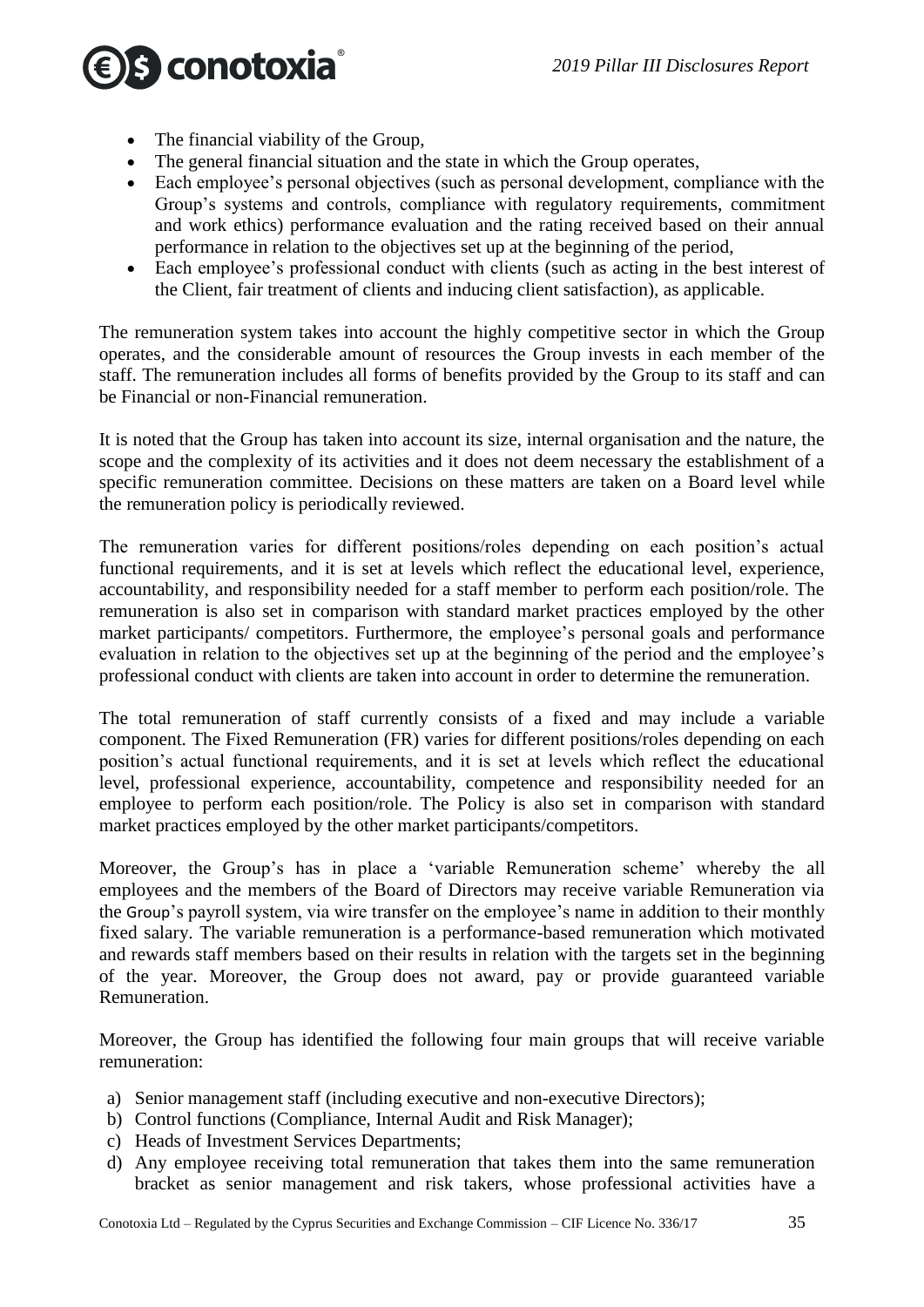

material impact on their risk profile whose activities have a significant influence on the risk profile of the Group, i.e. whose total remuneration is +/- 10% of the total remuneration of the three above categories of the covered officers and employees.

This kind of remuneration is not guaranteed and the BoD has determined a maximum percentage of variable remuneration relative to the fixed remuneration in order to ensure a compliant ratio between these two kinds of remuneration. Although, the maximum limit on variable remuneration set at 100% of fixed salary, the limit could be set at 200% upon shareholders' approval according to the Article 94 of Directive 2013/36/EU.

Furthermore there no remuneration is payable under deferral arrangements (with vested or unvested portions). Finally the Group did not pay any non-cash remuneration for the year under review, since it does not have non-cash instrument, such as shares or other equivalent non-cash instrument, in place.

The Group recognizes that its remuneration system have some features that increases the misselling risk. Therefore, the Group applies effective mitigation controls for each part of the remuneration system

#### <span id="page-35-0"></span>**7.2. Link between the pay and performance**

The Group recognizes the responsibility that the Staff has in driving its future success and delivering value for the Group and that remuneration is a key component in motivating and compensating its employees. Furthermore, the overall remuneration policy incorporates an annual variable incentive compensation reflecting individual performance and overall performance.

The individual performance is assessed during the annual appraisal process, which establishes objectives for all staff covering both financial and non-financial factors, specific behavioral competencies including compliance and risk management behaviors with regards to the Group's procedures.

Further to the above, the Group implements a performance appraisal program, which is based on a set of Key Performance Indicators, developed for each business unit and its target is to promote the healthy competition amongst personnel, analysis of weak and strong sides of each employee performance-based and give feedback to the staff member in order to motive them to be improved. At the most of the times, the performance appraisal takes place in a multiyear framework in order to ensure that the appraisal process assess employee's long-term performance. However, sometimes the performance appraisal is performed on medium and short-term basis, and the performance indicators of this type of performance appraisal include quantitative as well as qualitative criteria.

Performance appraisal on medium and short-term is being performed as follows:

- Objectives are set in the beginning of each year (depending on the department appraisal process) defining what the Group functions, departments and individuals are expected to achieve during the year and half annually.
- Performance checks and feedbacks: managers provide support and feedback to the concerned staff every 6 months, during formal or informal performance reviews; the aim is to assist the staff to develop their skills and competencies.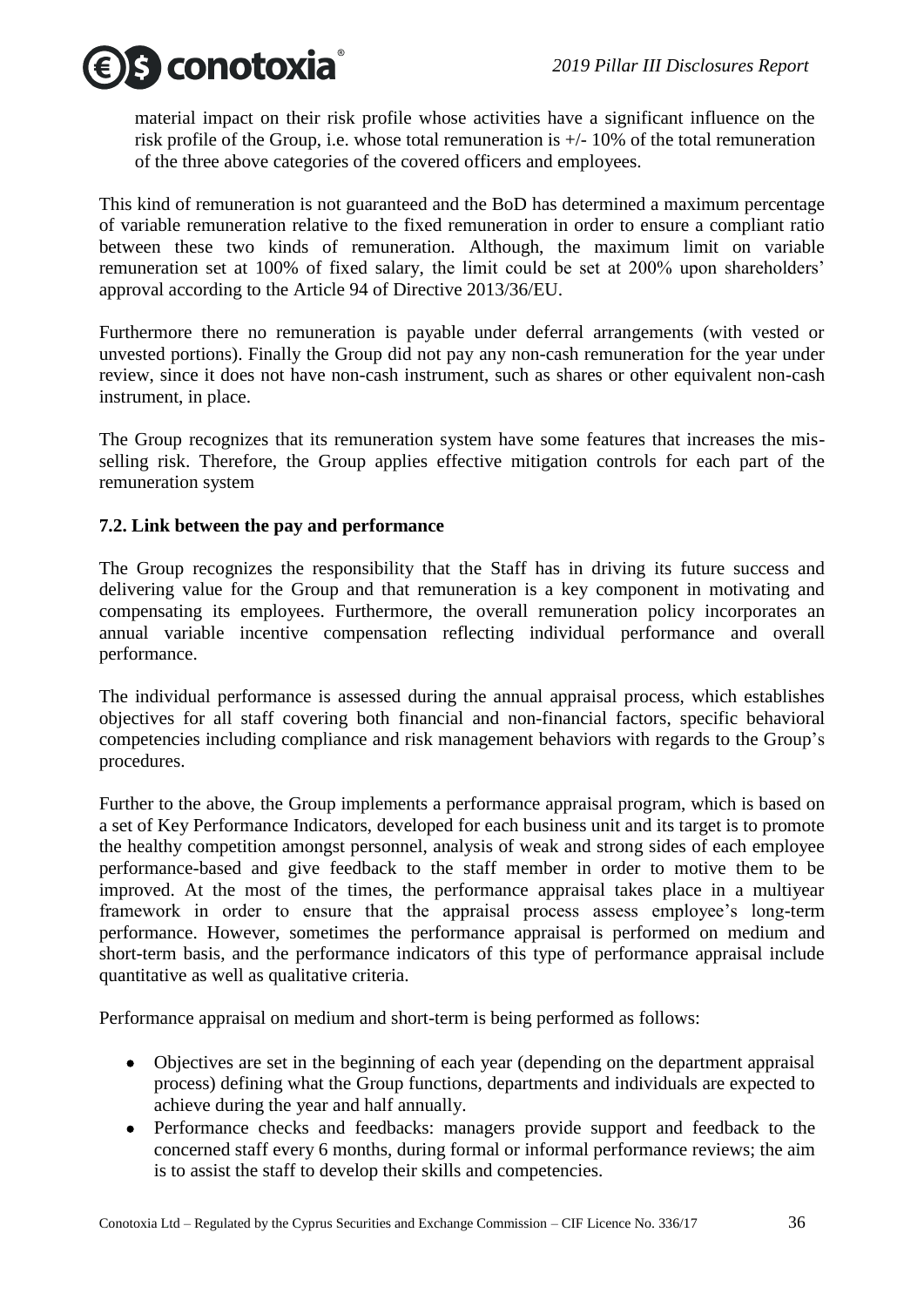# s conotoxia

6 Months Performance review.

The Group shall ensure that where Remuneration is linked with performance, the total amount of Remuneration is based on a combination of the performance assessment of:

- the individual's objectives (quantitative as well as qualitative criteria-except those who perform their duties on Control Functions where only qualitative criteria apply- are taken into account; annual performance evaluation and performance rating are taken into account),
- the business unit objectives and
- the overall results of the Group.

### <span id="page-36-0"></span>**7.3. Remuneration of Senior Management Personnel and Directors**

The remuneration policy is intended to ensure that the business will attract and retain the most qualified Senior Management Personnel and Directors. As stated above, in the criteria used for determining the remuneration of the directors are segregated into quantitative and the qualitative criteria. The quantitative remuneration criteria mostly rely on numeric and financial data such as the business's performance and the individual performance evaluation and ratings of each member of the staff whose professional activities affect the risk profile of the firm.

In addition to the quantitative criteria, the Group has put in place qualitative criteria which include compliance with regulatory requirements and internal procedures, fair treatment of clients and client satisfaction. Moreover, the remuneration of the non-executive directors is fixed and it is set at a level that is market aligned and reflects the qualification and competencies required based on the business's size and complexity, the responsibilities and the time that the non-executive directors are expected to consume. The remuneration of the senior management personnel of the Group, including Board are shown in the following tables:

| 2019                       | <b>Senior Management</b><br>(Executive Directors) | <b>Key Management</b><br>personnel | <b>Non-Executive</b><br><b>Directors</b> |
|----------------------------|---------------------------------------------------|------------------------------------|------------------------------------------|
| <b>Fixed reward</b>        | 171,462                                           | 274,867                            | 18,000                                   |
| Variable reward            |                                                   | 4,654                              |                                          |
| <b>Total</b>               | 171,462                                           | 279,522                            | 18,000                                   |
| Number of<br>beneficiaries |                                                   |                                    |                                          |

**Table 15: Remuneration analysis split by Senior Management and key management personnel**

\*The variable to fixed remuneration ratio is 1%

Companies are required to disclose the number of natural persons that are remunerated  $\epsilon$ 1mln or more per financial year, in pay brackets of  $E1mln$ , including their job responsibilities, the business area involved and the main elements of salary, bonus, long-term award and pension contribution. Nevertheless, currently there are no natural persons at the Group that are remunerated  $\epsilon$ 1mln or more per financial year and as such the above disclosure is not applicable. No sign-on payments have been awarded during 2019, while no severance payments were paid during the year. Furthermore, aggregate remuneration analyzed by business area is presented below: